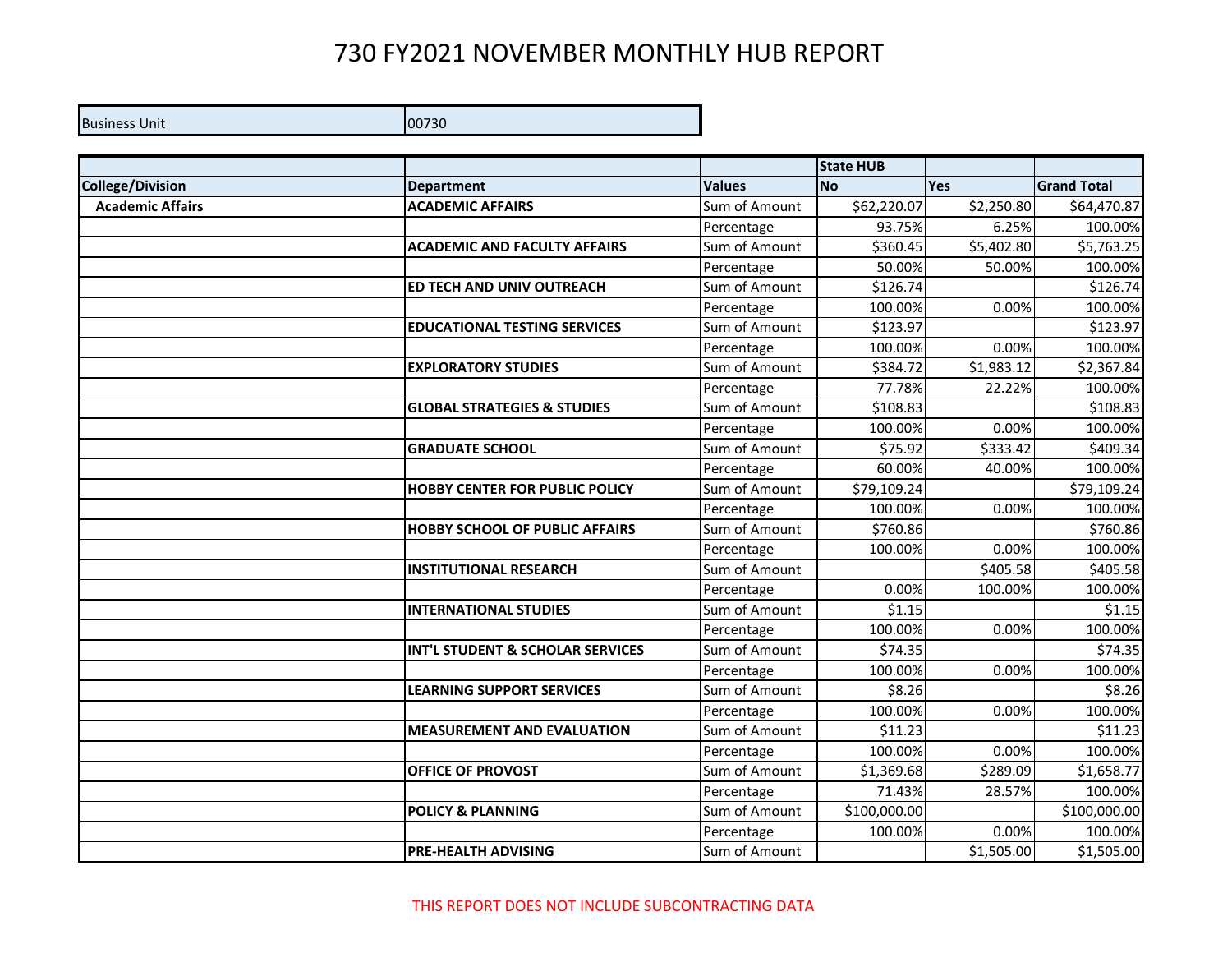| <b>Academic Affairs</b>               | <b>PRE-HEALTH ADVISING</b>           | Percentage    | 0.00%        | 100.00%     | 100.00%      |
|---------------------------------------|--------------------------------------|---------------|--------------|-------------|--------------|
|                                       | <b>TRANSFER ADVISING PROGRAM</b>     | Sum of Amount |              | \$320.10    | \$320.10     |
|                                       |                                      | Percentage    | 0.00%        | 100.00%     | 100.00%      |
|                                       | UH SUGAR LAND                        | Sum of Amount | \$8,346.20   | \$75,810.45 | \$84,156.65  |
|                                       |                                      | Percentage    | 79.07%       | 20.93%      | 100.00%      |
|                                       | UNDERGRADUATE ACADEMIC AFFAIRS       | Sum of Amount | \$125.97     |             | \$125.97     |
|                                       |                                      | Percentage    | 100.00%      | 0.00%       | 100.00%      |
|                                       | <b>UNDERGRADUATE STUDENT SUCCESS</b> | Sum of Amount | \$216.53     |             | \$216.53     |
|                                       |                                      | Percentage    | 100.00%      | 0.00%       | 100.00%      |
|                                       | UNDERGRADUATE STUDENT SUCCESS CTR    | Sum of Amount | \$11.22      |             | \$11.22      |
|                                       |                                      | Percentage    | 100.00%      | 0.00%       | 100.00%      |
|                                       | <b>WRITING CENTER</b>                | Sum of Amount | \$152.72     |             | \$152.72     |
|                                       |                                      | Percentage    | 100.00%      | 0.00%       | 100.00%      |
| <b>Academic Affairs Sum of Amount</b> |                                      |               | \$253,588.11 | \$88,300.36 | \$341,888.47 |
| <b>Academic Affairs Percentage</b>    |                                      |               | 81.48%       | 18.52%      | 100.00%      |
| <b>Administration and Finance</b>     | <b>ADMINISTRATION &amp; FINANCE</b>  | Sum of Amount | \$4,406.18   | \$6,774.51  | \$11,180.69  |
|                                       |                                      | Percentage    | 52.17%       | 47.83%      | 100.00%      |
|                                       | <b>AUXILIARY SERVICES OPERATIONS</b> | Sum of Amount | \$1,856.45   |             | \$1,856.45   |
|                                       |                                      | Percentage    | 100.00%      | 0.00%       | 100.00%      |
|                                       | <b>BUDGET</b>                        | Sum of Amount | \$142.32     |             | \$142.32     |
|                                       |                                      | Percentage    | 100.00%      | 0.00%       | 100.00%      |
|                                       | <b>BUSINESS SERVICES</b>             | Sum of Amount | \$302.20     | \$515.31    | \$817.51     |
|                                       |                                      | Percentage    | 42.86%       | 57.14%      | 100.00%      |
|                                       | <b>CAMPUS SAFETY ADMINISTRATION</b>  | Sum of Amount |              | \$1,689.95  | \$1,689.95   |
|                                       |                                      | Percentage    | 0.00%        | 100.00%     | 100.00%      |
|                                       | <b>CAMPUS SAFETY SYSTEMS</b>         | Sum of Amount | \$852.42     |             | \$852.42     |
|                                       |                                      | Percentage    | 100.00%      | 0.00%       | 100.00%      |
|                                       | <b>CENTRAL FACILITY SERVICES</b>     | Sum of Amount | \$228.66     | \$141.89    | \$370.55     |
|                                       |                                      | Percentage    | 60.00%       | 40.00%      | 100.00%      |
|                                       | <b>CONTROLLER (PH)</b>               | Sum of Amount | \$6,771.90   | \$1,548.00  | \$8,319.90   |
|                                       |                                      | Percentage    | 82.35%       | 17.65%      | 100.00%      |
|                                       | <b>COUGAR CARD</b>                   | Sum of Amount | \$23,560.68  |             | \$23,560.68  |
|                                       |                                      | Percentage    | 100.00%      | 0.00%       | 100.00%      |
|                                       | <b>CULLEN PERFORM HALL</b>           | Sum of Amount | \$255.63     |             | \$255.63     |
|                                       |                                      | Percentage    | 100.00%      | 0.00%       | 100.00%      |
|                                       | <b>EMERGENCY MANAGEMENT</b>          | Sum of Amount | \$151.13     | \$6,535.74  | \$6,686.87   |
|                                       |                                      | Percentage    | 7.69%        | 92.31%      | 100.00%      |
|                                       | <b>ENTERPRISE SYSTEMS</b>            | Sum of Amount | \$292,316.83 | \$9,192.76  | \$301,509.59 |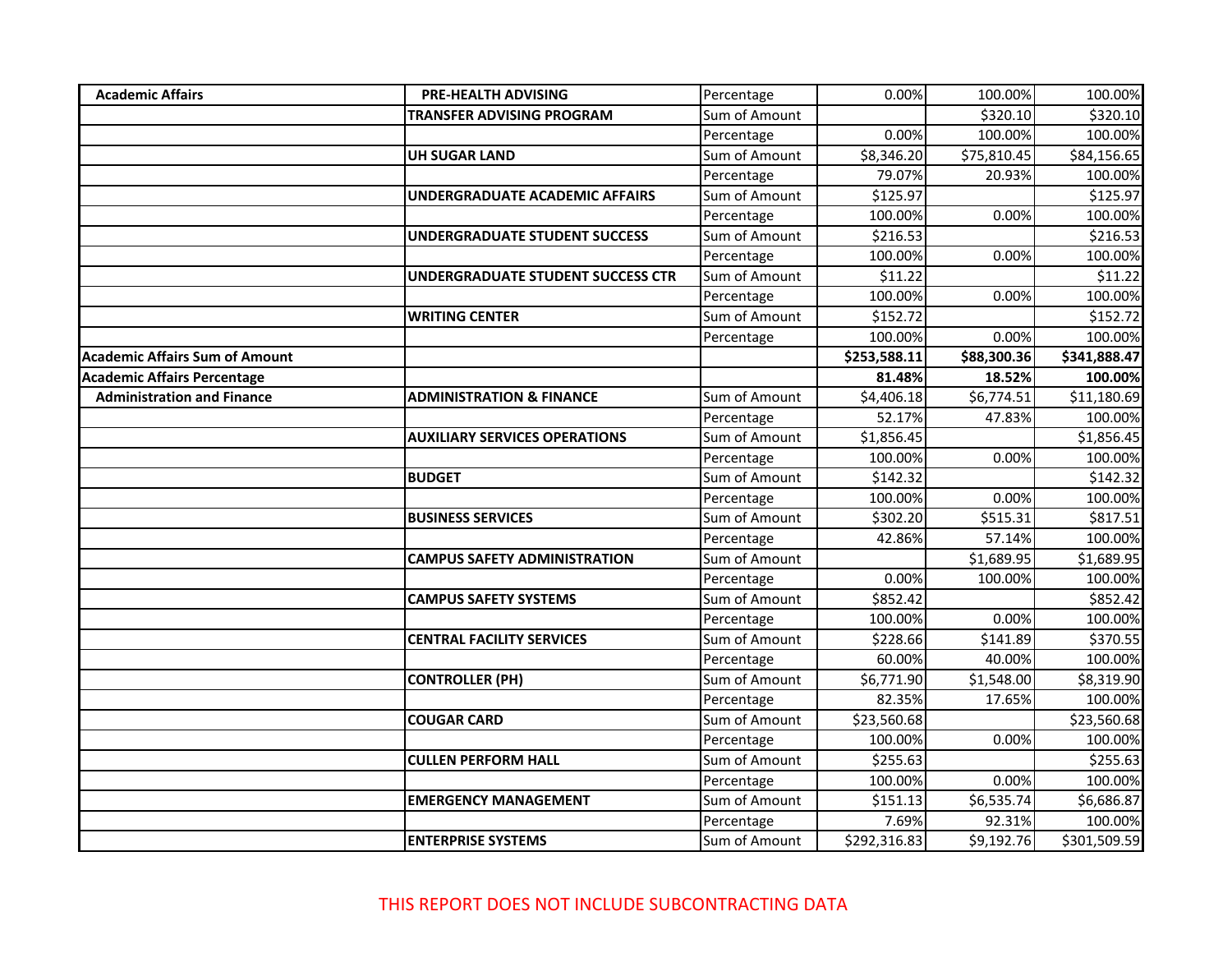| <b>Administration and Finance</b> | <b>ENTERPRISE SYSTEMS</b>                 | Percentage    | 95.56%         | 4.44%        | 100.00%        |
|-----------------------------------|-------------------------------------------|---------------|----------------|--------------|----------------|
|                                   | <b>ENV. HEALTH &amp; LIFE SAFETY</b>      | Sum of Amount | \$3,882.73     | \$39.64      | \$3,922.37     |
|                                   |                                           | Percentage    | 87.50%         | 12.50%       | 100.00%        |
|                                   | <b>FACILITIES MANAGEMENT</b>              | Sum of Amount | \$339,429.11   | \$579.79     | \$340,008.90   |
|                                   |                                           | Percentage    | 82.14%         | 17.86%       | 100.00%        |
|                                   | <b>FACILITIES OPERATION &amp; MAINT</b>   | Sum of Amount | \$5,156.27     | \$115.00     | \$5,271.27     |
|                                   |                                           | Percentage    | 83.33%         | 16.67%       | 100.00%        |
|                                   | <b>FACILITIES PLANNING &amp; CONSTRUC</b> | Sum of Amount | \$6,711,361.34 | \$200,927.33 | \$6,912,288.67 |
|                                   |                                           | Percentage    | 76.56%         | 23.44%       | 100.00%        |
|                                   | <b>FACILITIES/CONSTRUC MGMT ADMIN</b>     | Sum of Amount | \$230.40       | \$93.67      | \$324.07       |
|                                   |                                           | Percentage    | 33.33%         | 66.67%       | 100.00%        |
|                                   | <b>FIRE LIFE SAFETY SERVICES</b>          | Sum of Amount |                | \$213.35     | \$213.35       |
|                                   |                                           | Percentage    | 0.00%          | 100.00%      | 100.00%        |
|                                   | <b>HIGH PERFORMANCE &amp; COMP NETWK</b>  | Sum of Amount | \$78,069.12    |              | \$78,069.12    |
|                                   |                                           | Percentage    | 100.00%        | 0.00%        | 100.00%        |
|                                   | <b>HUMAN RESOURCES</b>                    | Sum of Amount | \$42,458.29    |              | \$42,458.29    |
|                                   |                                           | Percentage    | 100.00%        | 0.00%        | 100.00%        |
|                                   | <b>INST - ADMINISTRATION</b>              | Sum of Amount | \$108,897.00   |              | \$108,897.00   |
|                                   |                                           | Percentage    | 100.00%        | 0.00%        | 100.00%        |
|                                   | <b>INST - BUSINESS SERVICES</b>           | Sum of Amount | \$69,536.89    |              | \$69,536.89    |
|                                   |                                           | Percentage    | 100.00%        | 0.00%        | 100.00%        |
|                                   | <b>INST - FINANCIAL ACCOUNTING</b>        | Sum of Amount |                | \$2,892.40   | \$2,892.40     |
|                                   |                                           | Percentage    | 0.00%          | 100.00%      | 100.00%        |
|                                   | <b>INST - INFORMATION TECHNOLOGY</b>      | Sum of Amount | \$99.00        |              | \$99.00        |
|                                   |                                           | Percentage    | 100.00%        | 0.00%        | 100.00%        |
|                                   | <b>INSTITUTIONAL - REAL ESTATE</b>        | Sum of Amount | \$6,250.00     |              | \$6,250.00     |
|                                   |                                           | Percentage    | 100.00%        | 0.00%        | 100.00%        |
|                                   | <b>INSTITUTIONAL HUMAN RESOURCES</b>      | Sum of Amount |                | \$425.10     | \$425.10       |
|                                   |                                           | Percentage    | 0.00%          | 100.00%      | 100.00%        |
|                                   | <b>KUHF RADIO</b>                         | Sum of Amount | \$51,499.88    | \$28,021.75  | \$79,521.63    |
|                                   |                                           | Percentage    | 67.44%         | 32.56%       | 100.00%        |
|                                   | <b>MINOR &amp; PLANNED PROJECTS</b>       | Sum of Amount | \$252,321.27   | \$165,342.21 | \$417,663.48   |
|                                   |                                           | Percentage    | 56.10%         | 43.90%       | 100.00%        |
|                                   | MINOR IN-HOUSE CONSTRUCTION               | Sum of Amount | \$2,444.53     |              | \$2,444.53     |
|                                   |                                           | Percentage    | 100.00%        | 0.00%        | 100.00%        |
|                                   | OFFICE EQUAL OPPORTUNITY SRVS             | Sum of Amount | \$169.50       |              | \$169.50       |
|                                   |                                           | Percentage    | 100.00%        | 0.00%        | 100.00%        |
|                                   | <b>PARKING &amp; TRANS SERVICES</b>       | Sum of Amount | \$334,267.53   | \$96.09      | \$334,363.62   |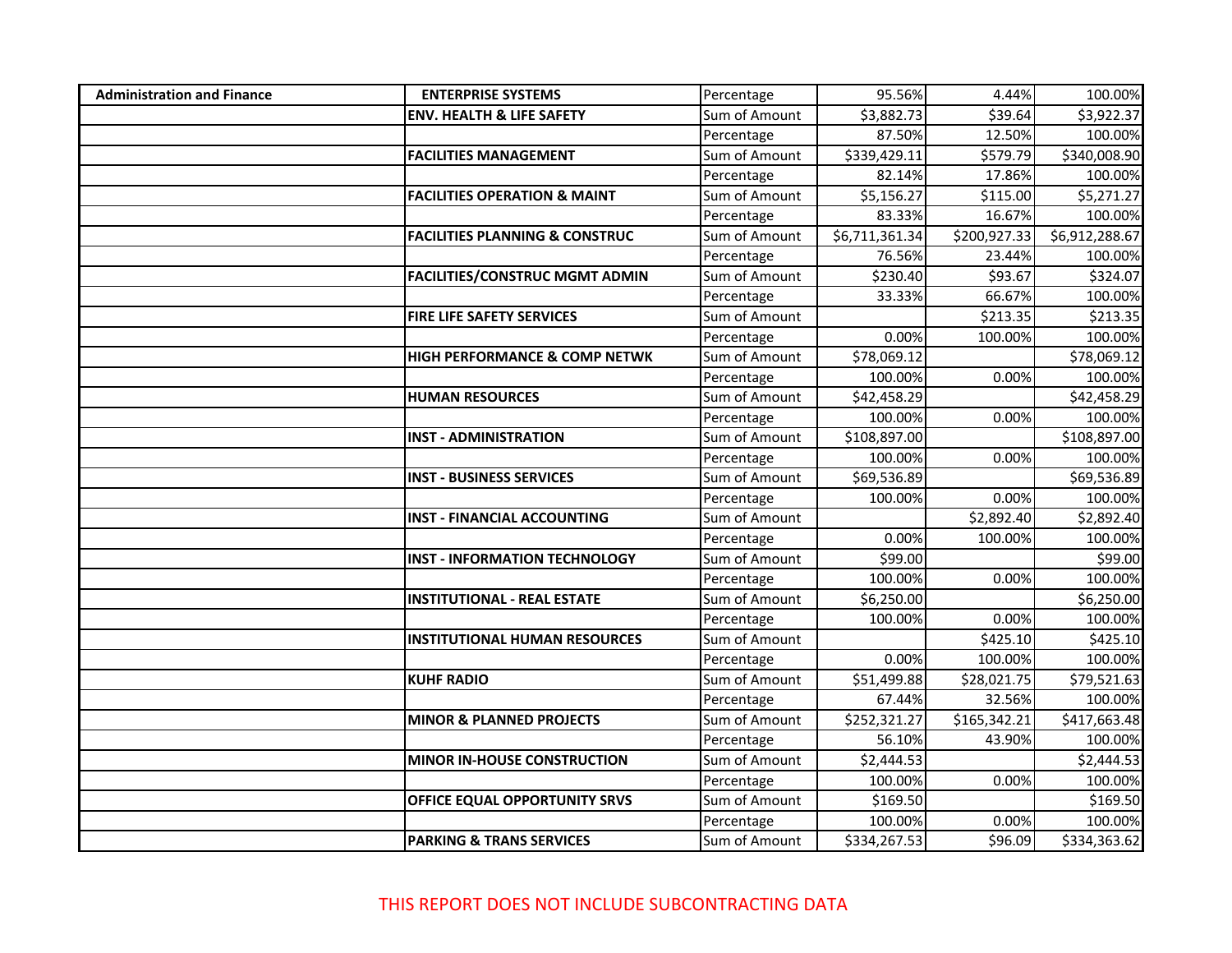| <b>Administration and Finance</b> | <b>PARKING &amp; TRANS SERVICES</b>      | Percentage    | 88.24%       | 11.76%       | 100.00%      |
|-----------------------------------|------------------------------------------|---------------|--------------|--------------|--------------|
|                                   | PHY PLANT-AUTOMOTIVE                     | Sum of Amount | \$631.77     | \$13,647.60  | \$14,279.37  |
|                                   |                                          | Percentage    | 54.35%       | 45.65%       | 100.00%      |
|                                   | PHY PLANT-GROUNDS MAINT                  | Sum of Amount | \$63,745.84  | \$177.68     | \$63,923.52  |
|                                   |                                          | Percentage    | 83.33%       | 16.67%       | 100.00%      |
|                                   | <b>PHY PLANT-SOLID WASTE</b>             | Sum of Amount | \$2,089.20   |              | \$2,089.20   |
|                                   |                                          | Percentage    | 100.00%      | 0.00%        | 100.00%      |
|                                   | <b>PHYSICAL PLANT</b>                    | Sum of Amount | \$42,315.85  | \$481,633.09 | \$523,948.94 |
|                                   |                                          | Percentage    | 37.14%       | 62.86%       | 100.00%      |
|                                   | PLANNING                                 | Sum of Amount | \$188.99     |              | \$188.99     |
|                                   |                                          | Percentage    | 100.00%      | 0.00%        | 100.00%      |
|                                   | <b>POLICE</b>                            | Sum of Amount | \$27,145.03  | \$1,129.61   | \$28,274.64  |
|                                   |                                          | Percentage    | 97.12%       | 2.88%        | 100.00%      |
|                                   | <b>POSTAL SERVICES OPERATIONS</b>        | Sum of Amount | \$7,218.46   |              | \$7,218.46   |
|                                   |                                          | Percentage    | 100.00%      | 0.00%        | 100.00%      |
|                                   | <b>PRINTING OPERATIONS</b>               | Sum of Amount | \$4,700.87   | \$5.16       | \$4,706.03   |
|                                   |                                          | Percentage    | 92.31%       | 7.69%        | 100.00%      |
|                                   | <b>PUBLIC ART</b>                        | Sum of Amount | \$10,830.30  | \$9,153.11   | \$19,983.41  |
|                                   |                                          | Percentage    | 66.67%       | 33.33%       | 100.00%      |
|                                   | <b>RISK MANAGEMENT</b>                   | Sum of Amount | \$136.03     |              | \$136.03     |
|                                   |                                          | Percentage    | 100.00%      | 0.00%        | 100.00%      |
|                                   | <b>SERVICE LEVEL AGREEMENT</b>           | Sum of Amount | \$71,441.36  | \$41,612.42  | \$113,053.78 |
|                                   |                                          | Percentage    | 83.33%       | 16.67%       | 100.00%      |
|                                   | <b>STUDENT BUSINESS SERVICES</b>         | Sum of Amount | \$19,303.30  | \$1,219.52   | \$20,522.82  |
|                                   |                                          | Percentage    | 47.37%       | 52.63%       | 100.00%      |
|                                   | <b>TECHNOLOGY SERVICES &amp; SUPPORT</b> | Sum of Amount | \$330,038.45 | \$416,188.09 | \$746,226.54 |
|                                   |                                          | Percentage    | 29.33%       | 70.67%       | 100.00%      |
|                                   | TV PUBLIC BROADCASTING                   | Sum of Amount | \$87,147.23  | \$21,835.35  | \$108,982.58 |
|                                   |                                          | Percentage    | 76.67%       | 23.33%       | 100.00%      |
|                                   | UIT BUSINESS SERVICES                    | Sum of Amount | \$220.76     | \$96.87      | \$317.63     |
|                                   |                                          | Percentage    | 66.67%       | 33.33%       | 100.00%      |
|                                   | UIT EXTERNALLY FUNDED PROJECTS           | Sum of Amount | \$67,758.24  | \$14,464.40  | \$82,222.64  |
|                                   |                                          | Percentage    | 88.89%       | 11.11%       | 100.00%      |
|                                   | UIT SECURITY                             | Sum of Amount |              | \$167,145.00 | \$167,145.00 |
|                                   |                                          | Percentage    | 0.00%        | 100.00%      | 100.00%      |
|                                   | UNIV PROP SERV OPERATIONS                | Sum of Amount | \$171,528.22 |              | \$171,528.22 |
|                                   |                                          | Percentage    | 100.00%      | 0.00%        | 100.00%      |
|                                   | UNIVERSITY INFORMATION TECH              | Sum of Amount | \$748.27     | \$1,174.49   | \$1,922.76   |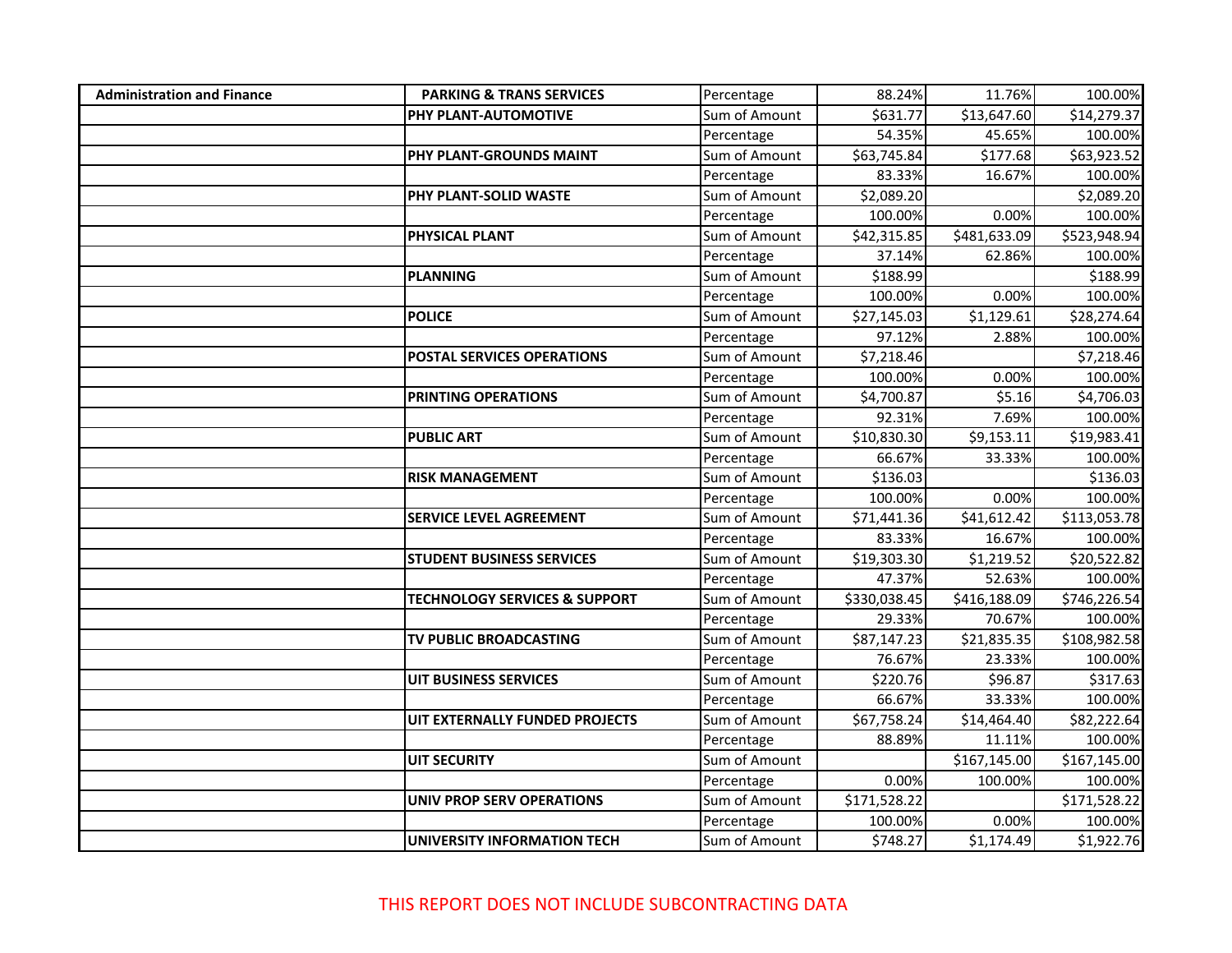| <b>Administration and Finance</b>               | UNIVERSITY INFORMATION TECH             | Percentage    | 91.67%         | 8.33%       | 100.00%                        |
|-------------------------------------------------|-----------------------------------------|---------------|----------------|-------------|--------------------------------|
| <b>Administration and Finance Sum of Amount</b> |                                         |               | \$9,244,105.43 |             | \$1,594,626.88 \$10,838,732.31 |
| <b>Administration and Finance Percentage</b>    |                                         |               | 72.39%         | 27.61%      | 100.00%                        |
| <b>Architecture</b>                             | DEAN, G D HINES ARCH & DESIGN           | Sum of Amount | \$28,276.77    | \$1,894.60  | \$30,171.37                    |
|                                                 |                                         | Percentage    | 93.18%         | 6.82%       | 100.00%                        |
|                                                 | <b>GERALD D HINES ARCH &amp; DESIGN</b> | Sum of Amount |                | \$5,439.57  | \$5,439.57                     |
|                                                 |                                         | Percentage    | 0.00%          | 100.00%     | 100.00%                        |
| <b>Architecture Sum of Amount</b>               |                                         |               | \$28,276.77    | \$7,334.17  | \$35,610.94                    |
| <b>Architecture Percentage</b>                  |                                         |               | 85.42%         | 14.58%      | 100.00%                        |
| <b>Business Administration</b>                  | <b>ACCOUNTANCY AND TAXATION</b>         | Sum of Amount | \$1,691.13     | \$1,781.66  | \$3,472.79                     |
|                                                 |                                         | Percentage    | 77.78%         | 22.22%      | 100.00%                        |
|                                                 | <b>ACCOUNTING CERTIFICATE PROGRAM</b>   | Sum of Amount | \$166.44       | \$1,043.54  | \$1,209.98                     |
|                                                 |                                         | Percentage    | 40.00%         | 60.00%      | 100.00%                        |
|                                                 | <b>BAUER CAREER SERVICES CTR</b>        | Sum of Amount | \$7,083.28     |             | \$7,083.28                     |
|                                                 |                                         | Percentage    | 100.00%        | 0.00%       | 100.00%                        |
|                                                 | <b>BAUER COMMUNICATIONS</b>             | Sum of Amount | \$15.00        | \$4,893.76  | \$4,908.76                     |
|                                                 |                                         | Percentage    | 16.67%         | 83.33%      | 100.00%                        |
|                                                 | <b>BAUER DIVISION OF TECHNOLOGY</b>     | Sum of Amount | \$11,621.04    | \$4,466.19  | \$16,087.23                    |
|                                                 |                                         | Percentage    | 62.50%         | 37.50%      | 100.00%                        |
|                                                 | <b>BAUER EXTERNAL RELATIONS DEPT</b>    | Sum of Amount |                | \$59.68     | \$59.68                        |
|                                                 |                                         | Percentage    | 0.00%          | 100.00%     | 100.00%                        |
|                                                 | <b>BAUER GRADUATEPROFESSIONALPRGS</b>   | Sum of Amount | \$117,681.58   |             | \$117,681.58                   |
|                                                 |                                         | Percentage    | 100.00%        | 0.00%       | 100.00%                        |
|                                                 | <b>DEAN'S OFFICE BAUER COLLEGE</b>      | Sum of Amount | \$112,879.99   | \$10,518.47 | \$123,398.46                   |
|                                                 |                                         | Percentage    | 75.00%         | 25.00%      | 100.00%                        |
|                                                 | <b>DECISION AND INFORMATION SCIEN</b>   | Sum of Amount | \$7,315.61     |             | \$7,315.61                     |
|                                                 |                                         | Percentage    | 100.00%        | 0.00%       | 100.00%                        |
|                                                 | <b>EXECUTIVE DEGREE PROGRAMS</b>        | Sum of Amount | \$15,762.57    | \$2,992.30  | \$18,754.87                    |
|                                                 |                                         | Percentage    | 33.33%         | 66.67%      | 100.00%                        |
|                                                 | <b>FINANCE DEPARTMENT</b>               | Sum of Amount | \$398.83       | \$5,850.00  | \$6,248.83                     |
|                                                 |                                         | Percentage    | 55.56%         | 44.44%      | 100.00%                        |
|                                                 | <b>MANAGEMENT DEPARTMENT</b>            | Sum of Amount | \$18,366.14    |             | \$18,366.14                    |
|                                                 |                                         | Percentage    | 100.00%        | 0.00%       | 100.00%                        |
|                                                 | <b>MARKETING DEPARTMENT</b>             | Sum of Amount | \$4,307.67     | \$1,770.00  | \$6,077.67                     |
|                                                 |                                         | Percentage    | 90.91%         | 9.09%       | 100.00%                        |
|                                                 | <b>SALES EXCELLENCE INSTITUTE</b>       | Sum of Amount | \$1,858.58     | \$625.00    | \$2,483.58                     |
|                                                 |                                         | Percentage    | 87.50%         | 12.50%      | 100.00%                        |
|                                                 | <b>SMALL BUSINESS DEV CENTER</b>        | Sum of Amount | \$65,754.94    | \$29,405.60 | \$95,160.54                    |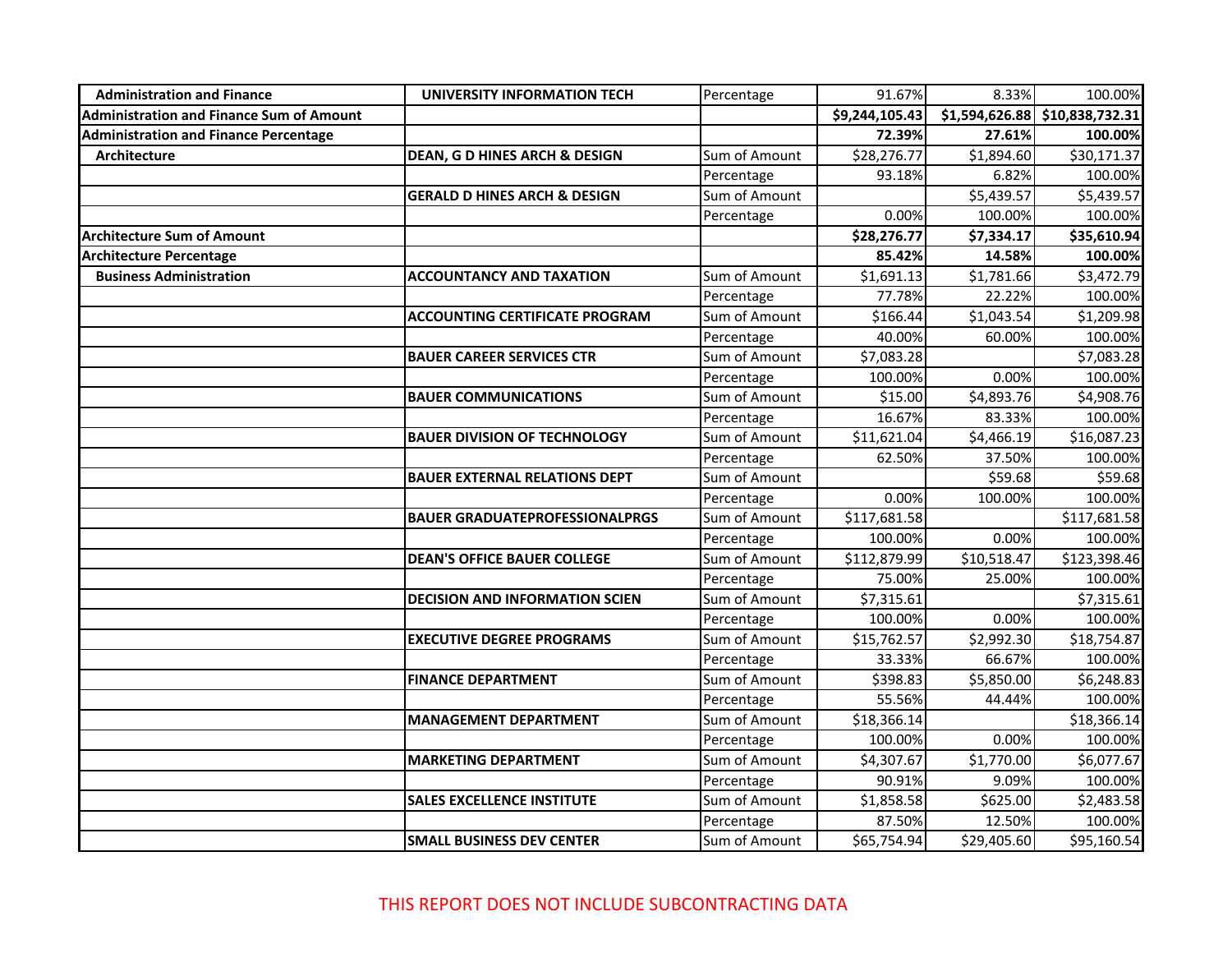| <b>Business Administration</b>               | <b>SMALL BUSINESS DEV CENTER</b>          | Percentage    | 63.87%       | 36.13%      | 100.00%      |
|----------------------------------------------|-------------------------------------------|---------------|--------------|-------------|--------------|
|                                              | <b>UNDERGRAD BUSINESS PROG</b>            | Sum of Amount | \$175.00     | \$1,380.00  | \$1,555.00   |
|                                              |                                           | Percentage    | 87.50%       | 12.50%      | 100.00%      |
|                                              | <b>WOLFF CTR FOR ENTREPRENEURSHIP</b>     | Sum of Amount | \$2,212.95   | \$3,034.02  | \$5,246.97   |
|                                              |                                           | Percentage    | 59.09%       | 40.91%      | 100.00%      |
| <b>Business Administration Sum of Amount</b> |                                           |               | \$367,290.75 | \$67,820.22 | \$435,110.97 |
| <b>Business Administration Percentage</b>    |                                           |               | 66.36%       | 33.64%      | 100.00%      |
| <b>Chancellor/President</b>                  | <b>BASEBALL</b>                           | Sum of Amount | \$1,776.85   |             | \$1,776.85   |
|                                              |                                           | Percentage    | 100.00%      | 0.00%       | 100.00%      |
|                                              | <b>COMPLIANCE</b>                         | Sum of Amount | \$189.08     |             | \$189.08     |
|                                              |                                           | Percentage    | 100.00%      | 0.00%       | 100.00%      |
|                                              | <b>FOOTBALL</b>                           | Sum of Amount | \$174,034.27 | \$6,052.78  | \$180,087.05 |
|                                              |                                           | Percentage    | 89.19%       | 10.81%      | 100.00%      |
|                                              | <b>INTERCOLLEGIATE ATHLETICS</b>          | Sum of Amount | \$694,268.46 | \$24,040.85 | \$718,309.31 |
|                                              |                                           | Percentage    | 85.06%       | 14.94%      | 100.00%      |
|                                              | <b>MEN'S BASKETBALL</b>                   | Sum of Amount | \$18,722.82  | \$3,894.29  | \$22,617.11  |
|                                              |                                           | Percentage    | 76.74%       | 23.26%      | 100.00%      |
|                                              | <b>MEN'S GOLF</b>                         | Sum of Amount | \$4,390.93   |             | \$4,390.93   |
|                                              |                                           | Percentage    | 100.00%      | 0.00%       | 100.00%      |
|                                              | <b>MEN'S TRACK AND FIELD</b>              | Sum of Amount | \$2,349.82   |             | \$2,349.82   |
|                                              |                                           | Percentage    | 100.00%      | 0.00%       | 100.00%      |
|                                              | <b>NEIGHBORHOOD &amp; STRATEGIC INITI</b> | Sum of Amount | \$337.77     |             | \$337.77     |
|                                              |                                           | Percentage    | 100.00%      | 0.00%       | 100.00%      |
|                                              | OFF OF PROTOCOL SPECIAL EVENTS            | Sum of Amount | \$560.24     |             | \$560.24     |
|                                              |                                           | Percentage    | 100.00%      | 0.00%       | 100.00%      |
|                                              | <b>PRESIDENT</b>                          | Sum of Amount | \$4,061.54   | \$1,481.41  | \$5,542.95   |
|                                              |                                           | Percentage    | 66.67%       | 33.33%      | 100.00%      |
|                                              | <b>UH ENERGY</b>                          | Sum of Amount | \$1,390.30   | \$993.85    | \$2,384.15   |
|                                              |                                           | Percentage    | 80.00%       | 20.00%      | 100.00%      |
|                                              | <b>WOMEN'S BASKETBALL</b>                 | Sum of Amount | \$4,399.68   | \$165.52    | \$4,565.20   |
|                                              |                                           | Percentage    | 78.95%       | 21.05%      | 100.00%      |
|                                              | <b>WOMEN'S GOLF</b>                       | Sum of Amount | \$277.50     |             | \$277.50     |
|                                              |                                           | Percentage    | 100.00%      | 0.00%       | 100.00%      |
|                                              | <b>WOMEN'S SOCCER</b>                     | Sum of Amount | \$25.00      | \$317.05    | \$342.05     |
|                                              |                                           | Percentage    | 50.00%       | 50.00%      | 100.00%      |
|                                              | <b>WOMEN'S SOFTBALL</b>                   | Sum of Amount |              | \$246.50    | \$246.50     |
|                                              |                                           | Percentage    | 0.00%        | 100.00%     | 100.00%      |
|                                              | <b>WOMEN'S SWIMMING &amp; DIVING</b>      | Sum of Amount | \$4,015.55   | \$57.52     | \$4,073.07   |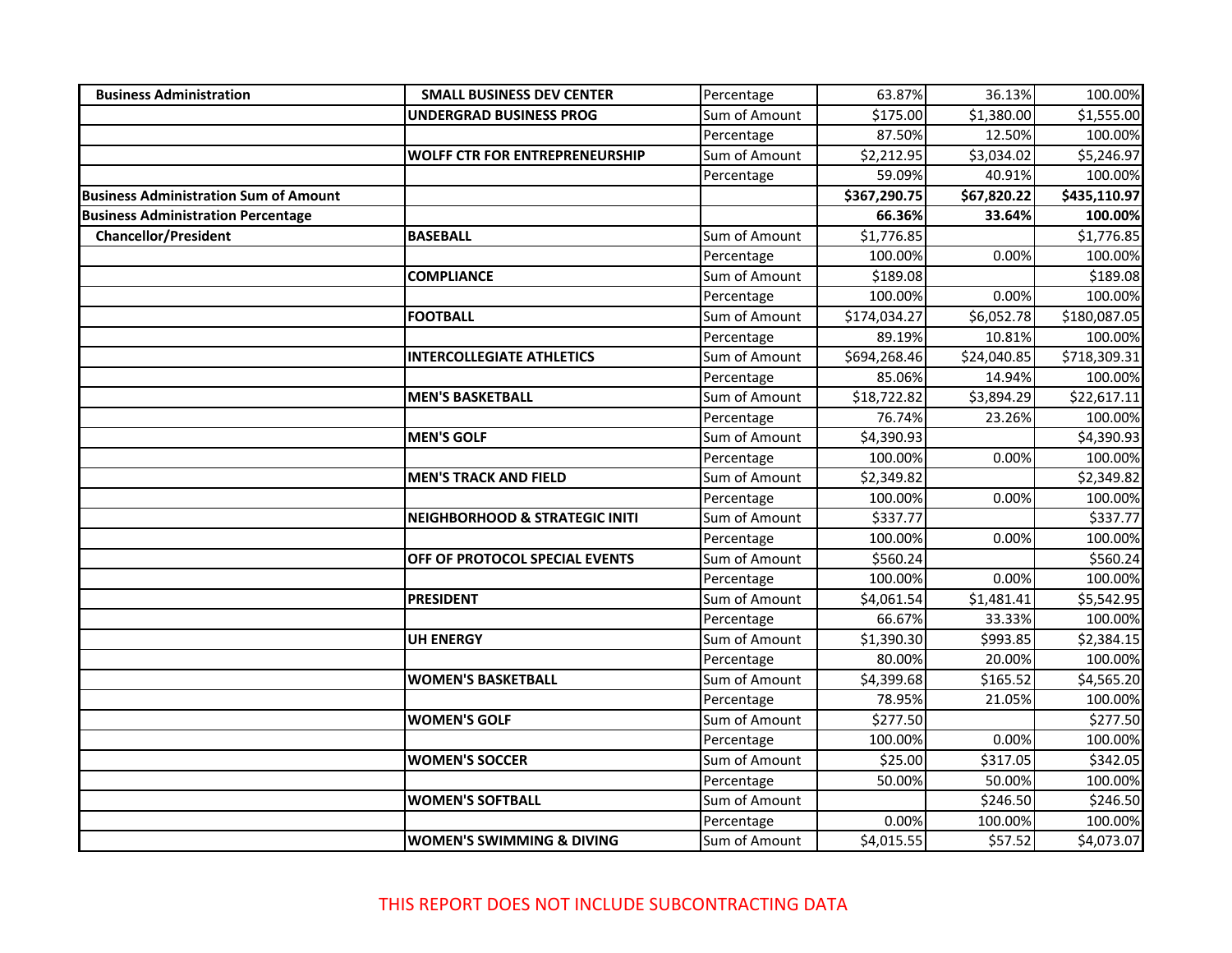| <b>Chancellor/President</b>               | <b>WOMEN'S SWIMMING &amp; DIVING</b>     | Percentage    | 83.33%       | 16.67%      | 100.00%      |
|-------------------------------------------|------------------------------------------|---------------|--------------|-------------|--------------|
|                                           | <b>WOMEN'S TENNIS</b>                    | Sum of Amount | \$1,675.33   |             | \$1,675.33   |
|                                           |                                          | Percentage    | 100.00%      | 0.00%       | 100.00%      |
|                                           | <b>WOMEN'S VOLLEYBALL</b>                | Sum of Amount | \$440.17     |             | \$440.17     |
|                                           |                                          | Percentage    | 100.00%      | 0.00%       | 100.00%      |
| <b>Chancellor/President Sum of Amount</b> |                                          |               | \$912,915.31 | \$37,249.77 | \$950,165.08 |
| <b>Chancellor/President Percentage</b>    |                                          |               | 85.60%       | 14.40%      | 100.00%      |
| <b>College of Medicine</b>                | <b>BEHAVIORAL &amp; SOCIAL SCIENCES</b>  | Sum of Amount |              | \$298.86    | \$298.86     |
|                                           |                                          | Percentage    | 0.00%        | 100.00%     | 100.00%      |
|                                           | <b>BIOMEDICAL SCIENCES</b>               | Sum of Amount | \$52,737.36  | \$2,343.90  | \$55,081.26  |
|                                           |                                          | Percentage    | 76.47%       | 23.53%      | 100.00%      |
|                                           | <b>CLINICAL SCIENCES</b>                 | Sum of Amount |              | \$159.89    | \$159.89     |
|                                           |                                          | Percentage    | 0.00%        | 100.00%     | 100.00%      |
|                                           | <b>COMMUNITY HEALTH</b>                  | Sum of Amount |              | \$225.42    | \$225.42     |
|                                           |                                          | Percentage    | 0.00%        | 100.00%     | 100.00%      |
|                                           | <b>MEDICAL EDUCATION</b>                 | Sum of Amount | \$75,574.87  | \$2,326.67  | \$77,901.54  |
|                                           |                                          | Percentage    | 80.19%       | 19.81%      | 100.00%      |
|                                           | <b>OFFICE OF THE DEAN</b>                | Sum of Amount | \$1,480.66   | \$779.25    | \$2,259.91   |
|                                           |                                          | Percentage    | 39.39%       | 60.61%      | 100.00%      |
|                                           | <b>STU AFF ADMISSIONS &amp; OUTREACH</b> | Sum of Amount | \$8,000.00   | \$2,727.09  | \$10,727.09  |
|                                           |                                          | Percentage    | 16.67%       | 83.33%      | 100.00%      |
| <b>College of Medicine Sum of Amount</b>  |                                          |               | \$137,792.89 | \$8,861.08  | \$146,653.97 |
| <b>College of Medicine Percentage</b>     |                                          |               | 64.37%       | 35.63%      | 100.00%      |
| <b>College of Nursing</b>                 | <b>DEANS OFFICE - COLLEG OF NURSI</b>    | Sum of Amount | \$6,568.03   | \$2,530.07  | \$9,098.10   |
|                                           |                                          | Percentage    | 64.10%       | 35.90%      | 100.00%      |
| <b>College of Nursing Sum of Amount</b>   |                                          |               | \$6,568.03   | \$2,530.07  | \$9,098.10   |
| <b>College of Nursing Percentage</b>      |                                          |               | 64.10%       | 35.90%      | 100.00%      |
| <b>College of the Arts</b>                | <b>ART</b>                               | Sum of Amount | \$10,513.21  | \$38.94     | \$10,552.15  |
|                                           |                                          | Percentage    | 98.18%       | 1.82%       | 100.00%      |
|                                           | <b>BAND</b>                              | Sum of Amount | \$52,298.25  |             | \$52,298.25  |
|                                           |                                          | Percentage    | 100.00%      | 0.00%       | 100.00%      |
|                                           | <b>BLAFFER GALLERY</b>                   | Sum of Amount | \$32,327.82  | \$891.06    | \$33,218.88  |
|                                           |                                          | Percentage    | 94.12%       | 5.88%       | 100.00%      |
|                                           | <b>DEAN OFFIC THE COLLEGE OF ARTS</b>    | Sum of Amount | \$33,187.74  |             | \$33,187.74  |
|                                           |                                          | Percentage    | 100.00%      | 0.00%       | 100.00%      |
|                                           | <b>MUSIC</b>                             | Sum of Amount | \$48,889.66  | \$591.21    | \$49,480.87  |
|                                           |                                          | Percentage    | 85.19%       | 14.81%      | 100.00%      |
|                                           | <b>THEATER</b>                           | Sum of Amount | \$2,538.76   |             | \$2,538.76   |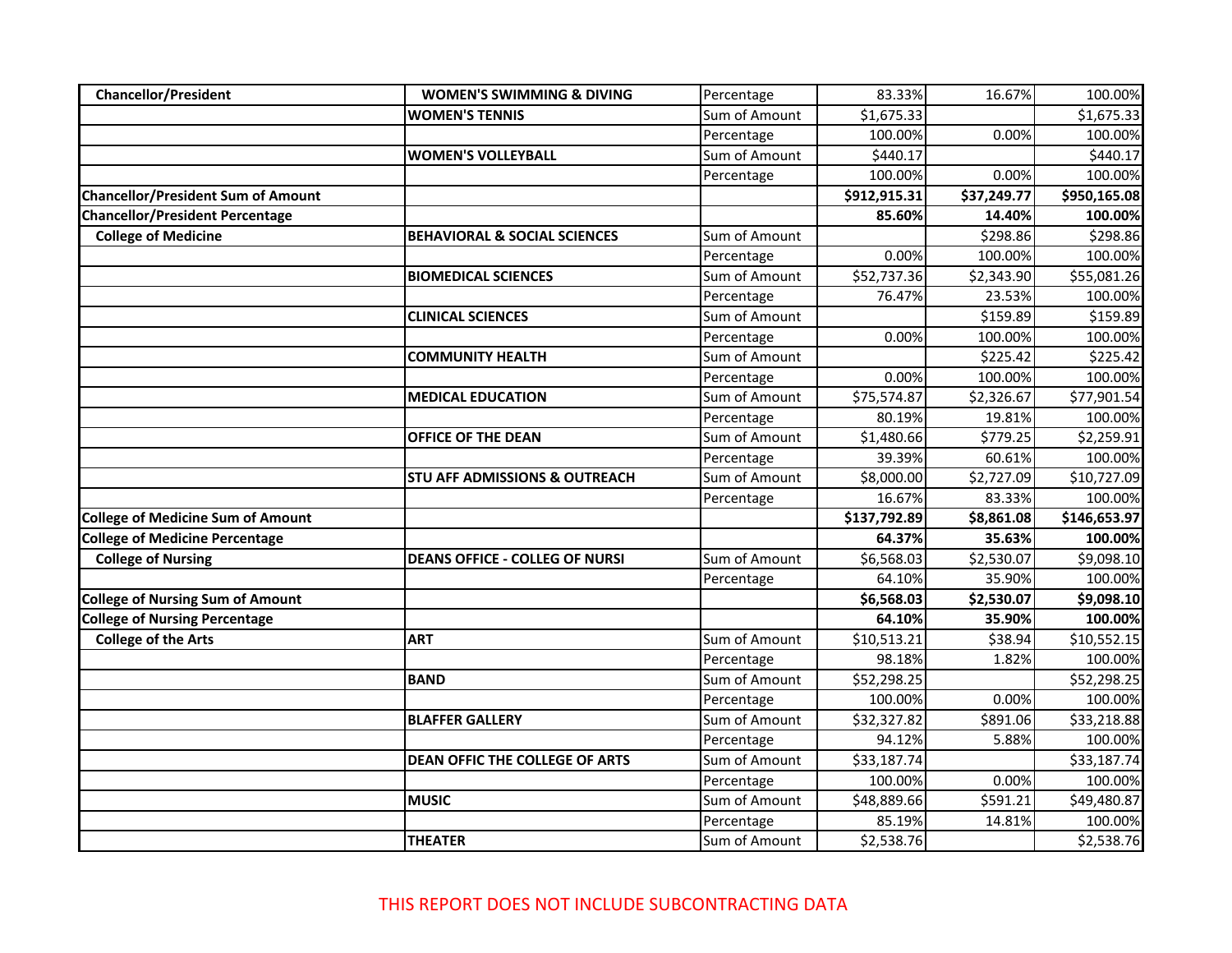| <b>College of the Arts</b>               | <b>THEATER</b>                          | Percentage    | 100.00%      | 0.00%       | 100.00%      |
|------------------------------------------|-----------------------------------------|---------------|--------------|-------------|--------------|
| <b>College of the Arts Sum of Amount</b> |                                         |               | \$179,755.44 | \$1,521.21  | \$181,276.65 |
| <b>College of the Arts Percentage</b>    |                                         |               | 96.41%       | 3.59%       | 100.00%      |
| <b>Education</b>                         | <b>ASIAN AMERICAN STUDIES</b>           | Sum of Amount | \$2,000.00   |             | \$2,000.00   |
|                                          |                                         | Percentage    | 100.00%      | 0.00%       | 100.00%      |
|                                          | <b>CHARTER SCHOOL</b>                   | Sum of Amount | \$1,992.34   | \$6,006.80  | \$7,999.14   |
|                                          |                                         | Percentage    | 50.00%       | 50.00%      | 100.00%      |
|                                          | <b>CURRICULUM AND INSTRUCTION</b>       | Sum of Amount | \$1,474.00   |             | \$1,474.00   |
|                                          |                                         | Percentage    | 100.00%      | 0.00%       | 100.00%      |
|                                          | <b>DEAN, EDUCATION</b>                  | Sum of Amount | \$5,217.77   | \$3,785.85  | \$9,003.62   |
|                                          |                                         | Percentage    | 56.25%       | 43.75%      | 100.00%      |
|                                          | ED LEADERSHIP & POLICY STUDIES          | Sum of Amount | \$5,044.47   | \$3,320.32  | \$8,364.79   |
|                                          |                                         | Percentage    | 76.47%       | 23.53%      | 100.00%      |
|                                          | PSYCH, HLTH & LEARNING SCIENCE          | Sum of Amount | \$16,294.29  | \$915.02    | \$17,209.31  |
|                                          |                                         | Percentage    | 85.71%       | 14.29%      | 100.00%      |
| <b>Education Sum of Amount</b>           |                                         |               | \$32,022.87  | \$14,027.99 | \$46,050.86  |
| <b>Education Percentage</b>              |                                         |               | 64.29%       | 35.71%      | 100.00%      |
| <b>Engineering</b>                       | <b>BIOMEDICAL ENGINEERING</b>           | Sum of Amount | \$148,194.91 | \$2,306.14  | \$150,501.05 |
|                                          |                                         | Percentage    | 97.73%       | 2.27%       | 100.00%      |
|                                          | <b>CHEMICAL ENGINEERING</b>             | Sum of Amount | \$108,749.72 | \$2,695.36  | \$111,445.08 |
|                                          |                                         | Percentage    | 95.34%       | 4.66%       | 100.00%      |
|                                          | <b>CIVIL ENGINEERING</b>                | Sum of Amount | \$16,853.73  | \$6,166.75  | \$23,020.48  |
|                                          |                                         | Percentage    | 82.67%       | 17.33%      | 100.00%      |
|                                          | <b>COMPOSITE ENGR APPLICATIONS CT</b>   | Sum of Amount | \$128.99     |             | \$128.99     |
|                                          |                                         | Percentage    | 100.00%      | 0.00%       | 100.00%      |
|                                          | <b>DEAN, ENGINEERING</b>                | Sum of Amount | \$20,211.90  | \$65.32     | \$20,277.22  |
|                                          |                                         | Percentage    | 96.88%       | 3.13%       | 100.00%      |
|                                          | <b>ELECTRICAL ENGINEERING</b>           | Sum of Amount | \$214,672.68 | \$19,471.87 | \$234,144.55 |
|                                          |                                         | Percentage    | 91.03%       | 8.97%       | 100.00%      |
|                                          | <b>ENGr UNDERGRADUATE PROGRAMS</b>      | Sum of Amount | \$4,402.92   |             | \$4,402.92   |
|                                          |                                         | Percentage    | 100.00%      | 0.00%       | 100.00%      |
|                                          | <b>INDUSTRIAL ENGINEERING</b>           | Sum of Amount | \$87.77      | \$5,184.00  | \$5,271.77   |
|                                          |                                         | Percentage    | 40.00%       | 60.00%      | 100.00%      |
|                                          | <b>INTEGRATED BIO &amp; NANO SYSTEM</b> | Sum of Amount | \$9,077.84   |             | \$9,077.84   |
|                                          |                                         | Percentage    | 100.00%      | 0.00%       | 100.00%      |
|                                          | <b>MECHANICAL ENGINEERING</b>           | Sum of Amount | \$42,990.68  | \$1,400.29  | \$44,390.97  |
|                                          |                                         | Percentage    | 90.80%       | 9.20%       | 100.00%      |
|                                          | <b>NAT'L AIRBORNE LASER MAP</b>         | Sum of Amount | \$4,372.14   |             | \$4,372.14   |

THIS REPORT DOES NOT INCLUDE SUBCONTRACTING DATA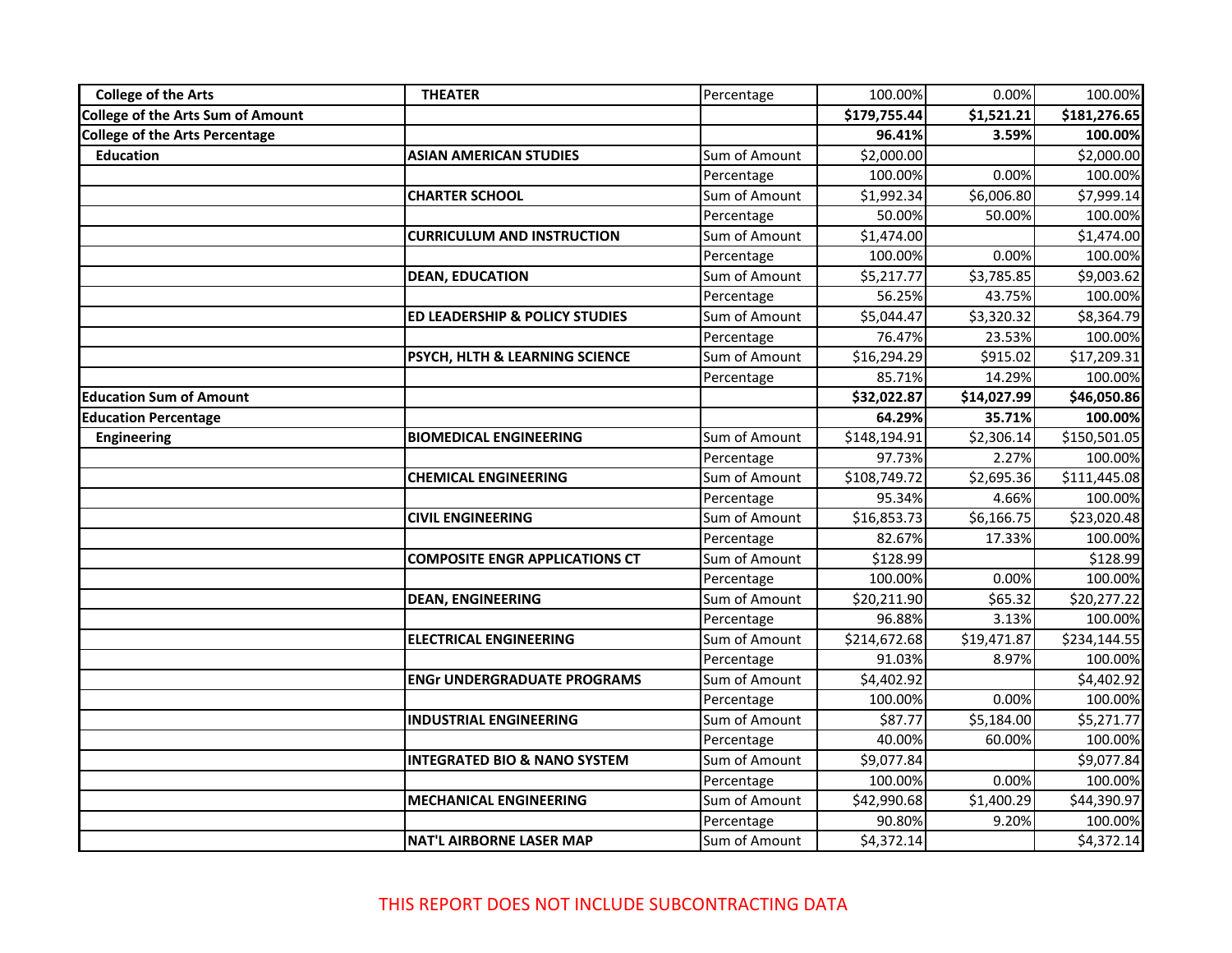| <b>Engineering</b>                                   | <b>NAT'L AIRBORNE LASER MAP</b>           | Percentage    | 100.00%      | 0.00%       | 100.00%      |
|------------------------------------------------------|-------------------------------------------|---------------|--------------|-------------|--------------|
|                                                      | PETROLEUM ENGINEERING                     | Sum of Amount | \$16,959.14  | \$6,610.00  | \$23,569.14  |
|                                                      |                                           | Percentage    | 92.86%       | 7.14%       | 100.00%      |
| <b>Engineering Sum of Amount</b>                     |                                           |               | \$586,702.42 | \$43,899.73 | \$630,602.15 |
| <b>Engineering Percentage</b>                        |                                           |               | 93.39%       | 6.61%       | 100.00%      |
| <b>Graduate College of Social Work</b>               | <b>CHILD &amp; FAMILY CENTER</b>          | Sum of Amount | \$131.21     | \$69.00     | \$200.21     |
|                                                      |                                           | Percentage    | 50.00%       | 50.00%      | 100.00%      |
|                                                      | <b>CTR DRUG &amp; SOCIAL POLICY RESRC</b> | Sum of Amount | \$39,032.34  |             | \$39,032.34  |
|                                                      |                                           | Percentage    | 100.00%      | 0.00%       | 100.00%      |
|                                                      | <b>DEAN, SOCIAL WORK</b>                  | Sum of Amount | \$8,090.00   | \$283.30    | \$8,373.30   |
|                                                      |                                           | Percentage    | 42.86%       | 57.14%      | 100.00%      |
|                                                      | <b>GCSW-INFORMATION TECHNOLOGY</b>        | Sum of Amount | \$495.22     | \$40.00     | \$535.22     |
|                                                      |                                           | Percentage    | 75.00%       | 25.00%      | 100.00%      |
|                                                      | LATINA MATERNAL & FAMILY HLTH             | Sum of Amount | \$65,233.77  |             | \$65,233.77  |
|                                                      |                                           | Percentage    | 100.00%      | 0.00%       | 100.00%      |
| <b>Graduate College of Social Work Sum of Amount</b> |                                           |               | \$112,982.54 | \$392.30    | \$113,374.84 |
| <b>Graduate College of Social Work Percentage</b>    |                                           |               | 81.58%       | 18.42%      | 100.00%      |
| <b>Honors College</b>                                | <b>DEAN, HONORS COLLEGE</b>               | Sum of Amount | \$5,913.51   | \$150.54    | \$6,064.05   |
|                                                      |                                           | Percentage    | 95.45%       | 4.55%       | 100.00%      |
|                                                      | <b>FORENSICS PROGRAM</b>                  | Sum of Amount | \$961.98     |             | \$961.98     |
|                                                      |                                           | Percentage    | 100.00%      | 0.00%       | 100.00%      |
| <b>Honors College Sum of Amount</b>                  |                                           |               | \$6,875.49   | \$150.54    | \$7,026.03   |
| <b>Honors College Percentage</b>                     |                                           |               | 95.65%       | 4.35%       | 100.00%      |
| <b>Hotel and Restaurant Management</b>               | <b>DEAN, HOTEL &amp; RESTAURANT MANAG</b> | Sum of Amount | \$437.40     | \$49.99     | \$487.39     |
|                                                      |                                           | Percentage    | 87.50%       | 12.50%      | 100.00%      |
|                                                      | HOTEL AND RESTAURANT MANAGEMEN            | Sum of Amount | \$94,544.44  | \$8,212.50  | \$102,756.94 |
|                                                      |                                           | Percentage    | 84.31%       | 15.69%      | 100.00%      |
| <b>Hotel and Restaurant Management Sum of Amount</b> |                                           |               | \$94,981.84  | \$8,262.49  | \$103,244.33 |
| <b>Hotel and Restaurant Management Percentage</b>    |                                           |               | 84.47%       | 15.53%      | 100.00%      |
| <b>Law Center</b>                                    | <b>ALUMNI RELATIONS, LAW</b>              | Sum of Amount | \$10.53      | \$74.86     | \$85.39      |
|                                                      |                                           | Percentage    | 33.33%       | 66.67%      | 100.00%      |
|                                                      | <b>BLAKELEY INSTITUTE</b>                 | Sum of Amount | \$987.41     |             | \$987.41     |
|                                                      |                                           | Percentage    | 100.00%      | 0.00%       | 100.00%      |
|                                                      | <b>BUSINESS SERVICES, LAW</b>             | Sum of Amount | \$858.01     | \$172.40    | \$1,030.41   |
|                                                      |                                           | Percentage    | 90.00%       | 10.00%      | 100.00%      |
|                                                      | <b>CENTER PROGRAMS, LAW</b>               | Sum of Amount | \$280.00     |             | \$280.00     |
|                                                      |                                           | Percentage    | 100.00%      | 0.00%       | 100.00%      |
|                                                      | <b>DEAN, LAW</b>                          | Sum of Amount | \$1,786.27   |             | \$1,786.27   |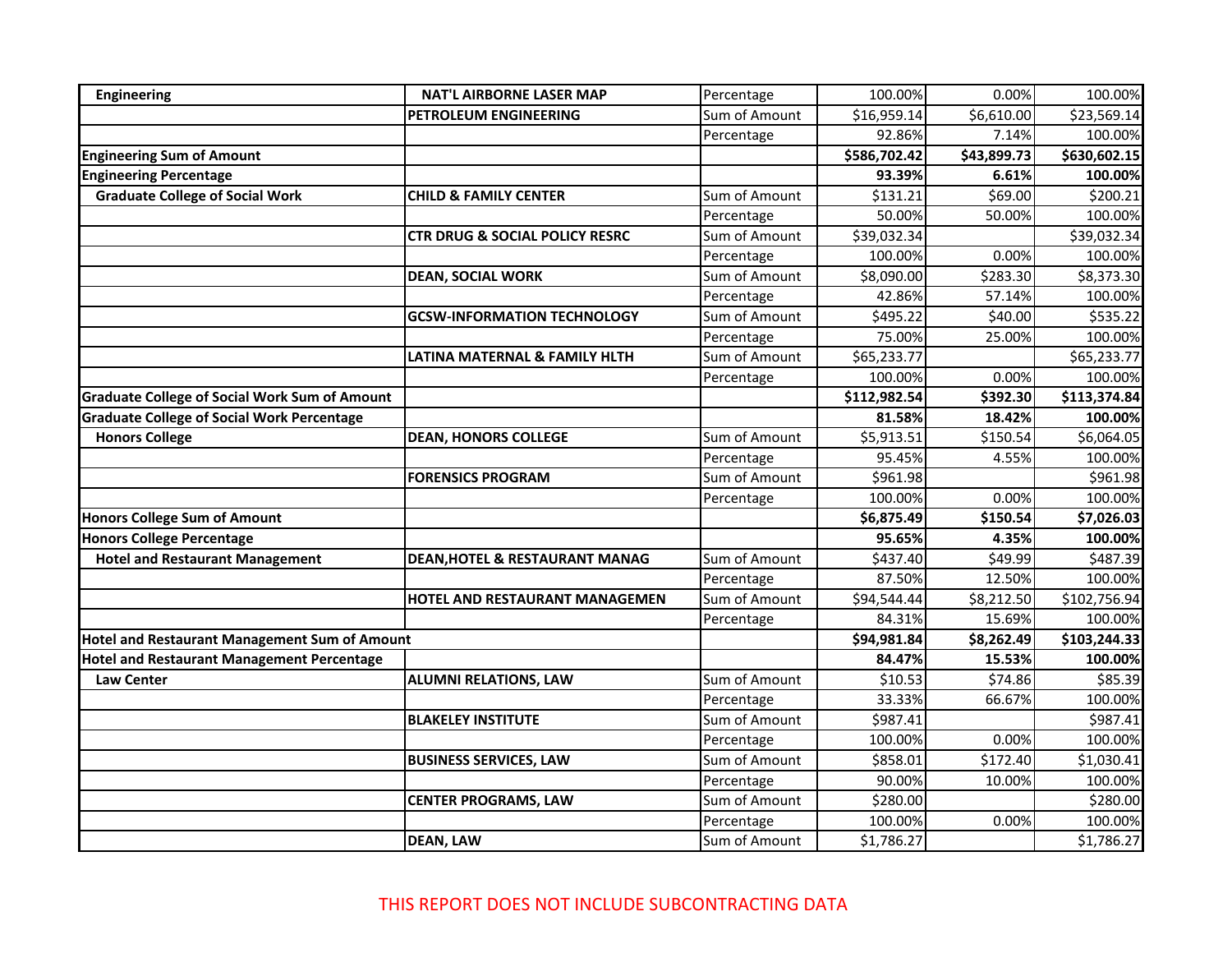| <b>Law Center</b>                       | <b>DEAN, LAW</b>                         | Percentage                  | 100.00%              | 0.00%                | 100.00%                |
|-----------------------------------------|------------------------------------------|-----------------------------|----------------------|----------------------|------------------------|
|                                         | <b>FACULTY SUPPORT LAW</b>               | Sum of Amount               | \$8,181.18           | \$173.98             | \$8,355.16             |
|                                         |                                          | Percentage                  | 85.71%               | 14.29%               | 100.00%                |
|                                         | <b>HEALTH LAW &amp; POLICY INSTITUTE</b> | Sum of Amount               | \$533.97             | \$230.56             | \$764.53               |
|                                         |                                          | Percentage                  | 66.67%               | 33.33%               | 100.00%                |
|                                         | <b>INTELLECTUAL PROP &amp; INFO LAW</b>  | Sum of Amount               | \$140.00             |                      | \$140.00               |
|                                         |                                          | Percentage                  | 100.00%              | 0.00%                | 100.00%                |
|                                         | LAW                                      | Sum of Amount               | \$80.00              |                      | \$80.00                |
|                                         |                                          | Percentage                  | 100.00%              | 0.00%                | 100.00%                |
|                                         | <b>LAW INFORMATION TECHNOLOGY</b>        | Sum of Amount               | \$686.49             |                      | \$686.49               |
|                                         |                                          | Percentage                  | 100.00%              | 0.00%                | 100.00%                |
|                                         | <b>LAW LIBRARY</b>                       | Sum of Amount               | \$12,312.84          |                      | \$12,312.84            |
|                                         |                                          | Percentage                  | 100.00%              | 0.00%                | 100.00%                |
|                                         | <b>LEGAL AID CLINIC, LAW</b>             | Sum of Amount               | \$136.82             | \$294.52             | \$431.34               |
|                                         |                                          | Percentage                  | 60.00%               | 40.00%               | 100.00%                |
|                                         | PUBLIC RELS & MARKETING, LAW             | Sum of Amount               | \$464.98             |                      | \$464.98               |
|                                         |                                          | Percentage                  | 100.00%              | 0.00%                | 100.00%                |
|                                         | <b>STUDENT SERVICES, LAW</b>             | Sum of Amount               | \$6,892.45           | \$45.06              | \$6,937.51             |
|                                         |                                          | Percentage                  | 88.89%               | 11.11%               | 100.00%                |
|                                         |                                          |                             |                      |                      |                        |
| Law Center Sum of Amount                |                                          |                             | \$33,350.95          | \$991.38             | \$34,342.33            |
| Law Center Percentage                   |                                          |                             | 85.19%               | 14.81%               | 100.00%                |
| <b>Liberal Arts and Social Sciences</b> | <b>AEROSPACE STUDIES</b>                 | Sum of Amount               | \$342.94             | \$382.89             | \$725.83               |
|                                         |                                          | Percentage                  | 50.00%               | 50.00%               | 100.00%                |
|                                         | <b>AFRICAN-AMERICAN STUDIES</b>          | Sum of Amount               | \$122.33             | \$96.16              | \$218.49               |
|                                         |                                          | Percentage                  | 75.00%               | 25.00%               | 100.00%                |
|                                         | <b>ARTE PUBLICO</b>                      | Sum of Amount               | \$33,889.42          |                      | \$33,889.42            |
|                                         |                                          | Percentage                  | 100.00%              | 0.00%                | 100.00%                |
|                                         | <b>CENTER FOR PUBLIC HISTORY</b>         | Sum of Amount               | \$362.08             | \$108.92             | \$471.00               |
|                                         |                                          | Percentage                  | 80.00%               | 20.00%               | 100.00%                |
|                                         | <b>COMMUNICATION</b>                     | Sum of Amount               | \$4,144.72           | \$207.01             | \$4,351.73             |
|                                         |                                          | Percentage                  | 90.00%               | 10.00%               | 100.00%                |
|                                         | <b>COMMUNICATIONS DISORDERS</b>          | Sum of Amount               | \$1,528.26           | \$197.15             | \$1,725.41             |
|                                         |                                          | Percentage                  | 87.50%               | 12.50%               | 100.00%                |
|                                         | <b>COMPARATIVE CULTURAL STUDIES</b>      | Sum of Amount               | \$1,900.76           | \$55.07              | \$1,955.83             |
|                                         |                                          | Percentage                  | 83.33%               | 16.67%               | 100.00%                |
|                                         | <b>DEAN, LIBERAL ARTS &amp; SOC SCI</b>  | Sum of Amount               | \$6,964.25           | \$5,600.49           | \$12,564.74            |
|                                         |                                          | Percentage<br>Sum of Amount | 57.14%<br>\$8,439.65 | 42.86%<br>\$1,641.26 | 100.00%<br>\$10,080.91 |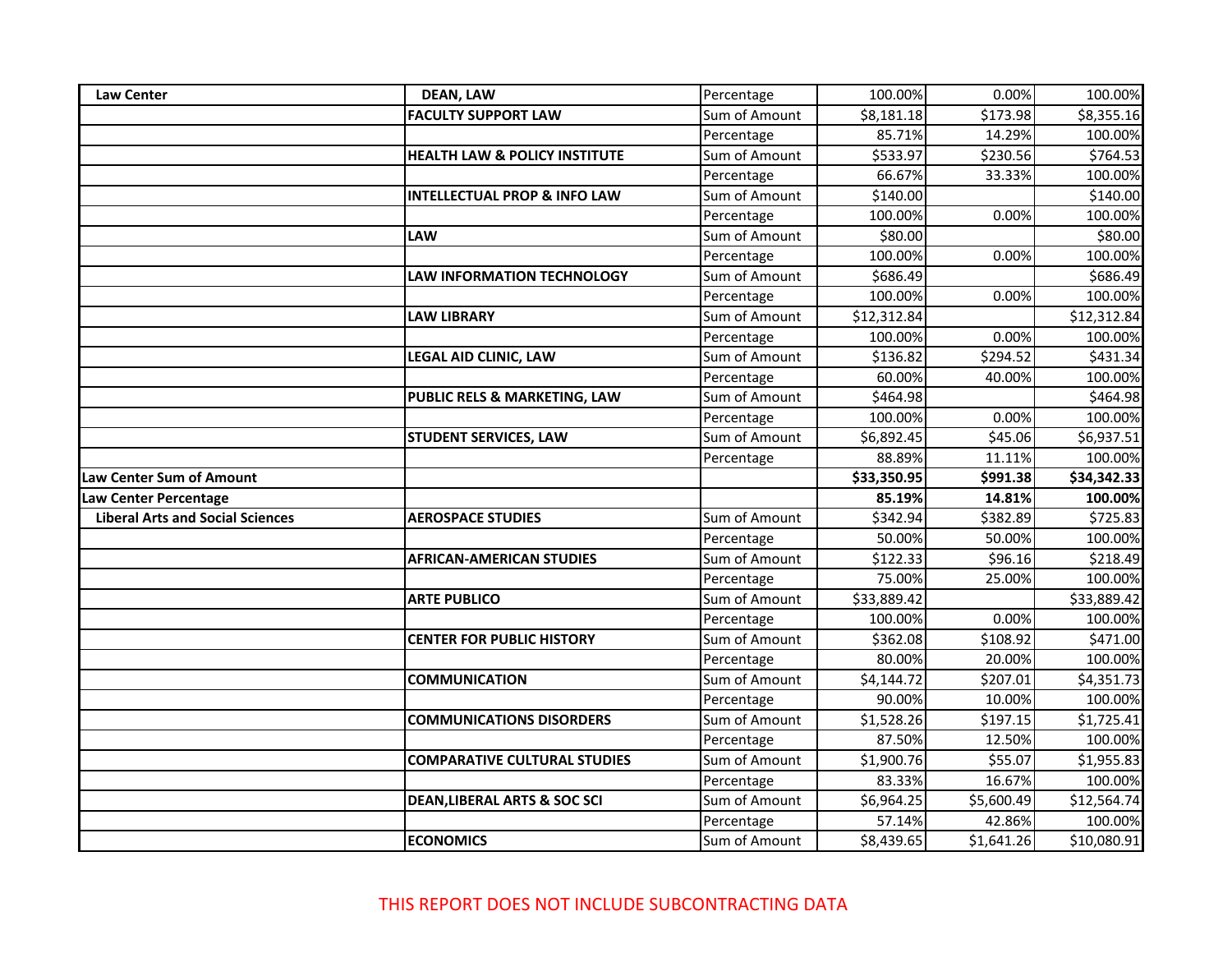| <b>Liberal Arts and Social Sciences</b>               | <b>ECONOMICS</b>                         | Percentage    | 72.00%       | 28.00%      | 100.00%      |
|-------------------------------------------------------|------------------------------------------|---------------|--------------|-------------|--------------|
|                                                       | <b>ENGLISH</b>                           | Sum of Amount | \$3,375.12   | \$12,277.49 | \$15,652.61  |
|                                                       |                                          | Percentage    | 57.89%       | 42.11%      | 100.00%      |
|                                                       | <b>HEALTH AND HUMAN PERFORMANCE</b>      | Sum of Amount | \$21,577.44  |             | \$21,577.44  |
|                                                       |                                          | Percentage    | 100.00%      | 0.00%       | 100.00%      |
|                                                       | <b>HISPANIC STUDIES</b>                  | Sum of Amount | \$2,988.56   | \$5,284.48  | \$8,273.04   |
|                                                       |                                          | Percentage    | 60.00%       | 40.00%      | 100.00%      |
|                                                       | <b>HISTORY</b>                           | Sum of Amount | \$565.54     |             | \$565.54     |
|                                                       |                                          | Percentage    | 100.00%      | 0.00%       | 100.00%      |
|                                                       | <b>MEXICAN-AMERICAN STUDIES</b>          | Sum of Amount | \$12,839.76  | \$268.71    | \$13,108.47  |
|                                                       |                                          | Percentage    | 88.89%       | 11.11%      | 100.00%      |
|                                                       | <b>MILITARY SCIENCE</b>                  | Sum of Amount | \$286.62     |             | \$286.62     |
|                                                       |                                          | Percentage    | 100.00%      | 0.00%       | 100.00%      |
|                                                       | <b>MODERN AND CLASSICAL LANGUAGES</b>    | Sum of Amount | \$430.11     |             | \$430.11     |
|                                                       |                                          | Percentage    | 100.00%      | 0.00%       | 100.00%      |
|                                                       | <b>PHILOSOPHY</b>                        | Sum of Amount | \$250.00     |             | \$250.00     |
|                                                       |                                          | Percentage    | 100.00%      | 0.00%       | 100.00%      |
|                                                       | <b>POLITICAL SCIENCE</b>                 | Sum of Amount | \$4,782.30   | \$3,199.15  | \$7,981.45   |
|                                                       |                                          | Percentage    | 54.55%       | 45.45%      | 100.00%      |
|                                                       | <b>PSYCHOLOGY</b>                        | Sum of Amount | \$5,353.44   | \$131.11    | \$5,484.55   |
|                                                       |                                          | Percentage    | 91.18%       | 8.82%       | 100.00%      |
|                                                       | <b>SOCIOLOGY</b>                         | Sum of Amount | \$525.00     | \$3,043.20  | \$3,568.20   |
|                                                       |                                          | Percentage    | 40.00%       | 60.00%      | 100.00%      |
|                                                       | <b>WOMEN'S STUDIES PROGRAM</b>           | Sum of Amount | \$3,726.59   | \$2,398.06  | \$6,124.65   |
|                                                       |                                          | Percentage    | 47.06%       | 52.94%      | 100.00%      |
| <b>Liberal Arts and Social Sciences Sum of Amount</b> |                                          |               | \$114,394.89 | \$34,891.15 | \$149,286.04 |
| <b>Liberal Arts and Social Sciences Percentage</b>    |                                          |               | 78.13%       | 21.88%      | 100.00%      |
| Library                                               | UNIVERSITY LIBRARIES                     | Sum of Amount | \$410,650.55 | \$55,144.16 | \$465,794.71 |
|                                                       |                                          | Percentage    | 86.46%       | 13.54%      | 100.00%      |
| <b>Library Sum of Amount</b>                          |                                          |               | \$410,650.55 | \$55,144.16 | \$465,794.71 |
| <b>Library Percentage</b>                             |                                          |               | 86.46%       | 13.54%      | 100.00%      |
| <b>Natural Science and Mathematics</b>                | <b>BIOLOGY &amp; BIOCHEMISTRY</b>        | Sum of Amount | \$498,293.71 | \$16,347.14 | \$514,640.85 |
|                                                       |                                          | Percentage    | 93.86%       | 6.14%       | 100.00%      |
|                                                       | <b>CHEMISTRY</b>                         | Sum of Amount | \$72,814.59  | \$16,098.54 | \$88,913.13  |
|                                                       |                                          | Percentage    | 82.15%       | 17.85%      | 100.00%      |
|                                                       | <b>COMPUTER SCIENCE</b>                  | Sum of Amount | \$13,318.24  | \$5,199.91  | \$18,518.15  |
|                                                       |                                          | Percentage    | 72.00%       | 28.00%      | 100.00%      |
|                                                       | <b>CTR FOR NUCLEAR REC&amp;CELL SIGN</b> | Sum of Amount | \$90,562.99  | \$6,080.99  | \$96,643.98  |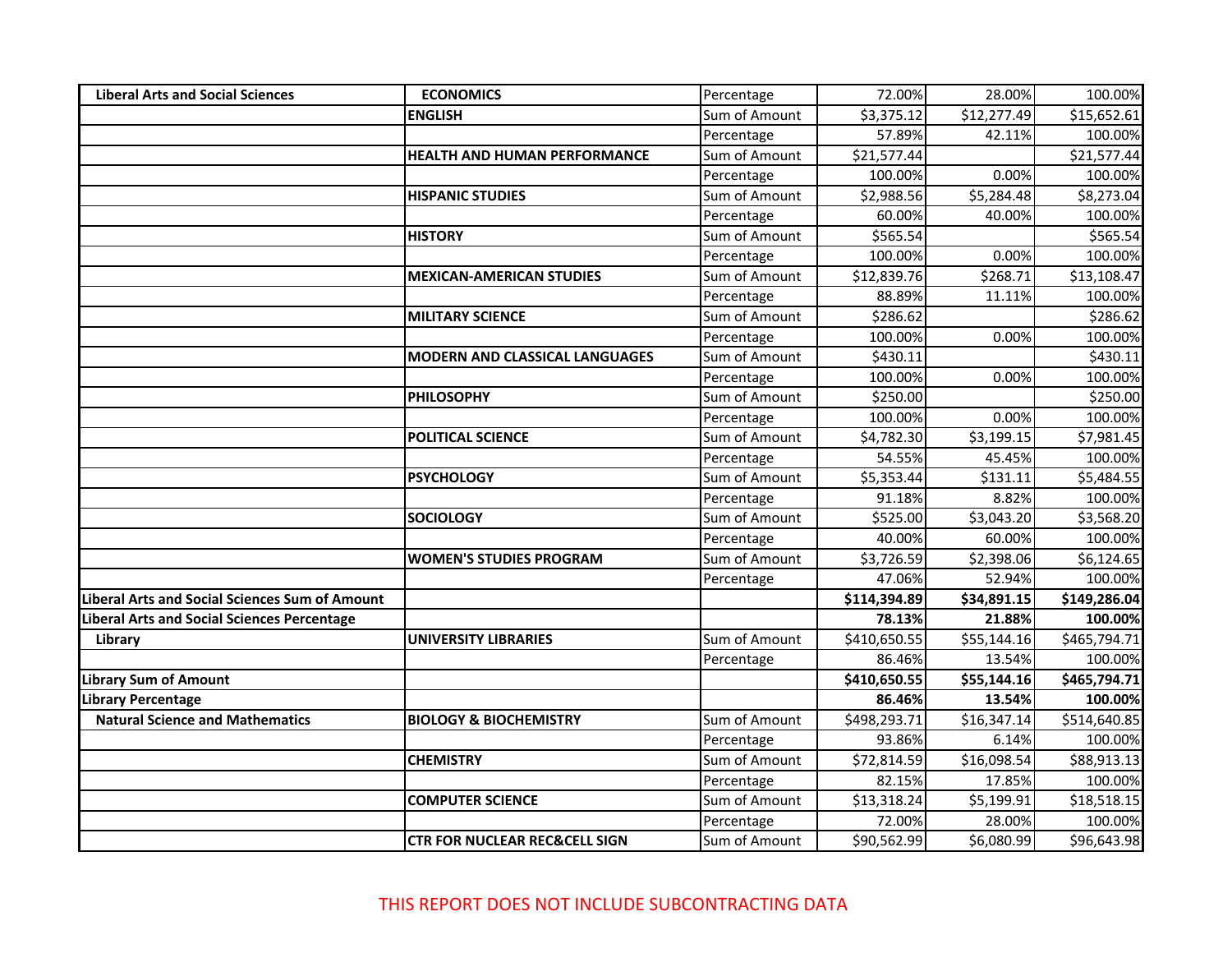| <b>Natural Science and Mathematics</b>               | <b>CTR FOR NUCLEAR REC&amp;CELL SIGN</b> | Percentage    | 93.07%                  | 6.93%       | 100.00%        |
|------------------------------------------------------|------------------------------------------|---------------|-------------------------|-------------|----------------|
|                                                      | <b>DEAN, NATURAL SCIENCE &amp; MATHE</b> | Sum of Amount | \$68,201.92             | \$27.28     | \$68,229.20    |
|                                                      |                                          | Percentage    | 97.70%                  | 2.30%       | 100.00%        |
|                                                      | <b>EARTH &amp; ATMOSPHERIC SCIENCES</b>  | Sum of Amount | \$32,823.41             | \$6,981.84  | \$39,805.25    |
|                                                      |                                          | Percentage    | 83.67%                  | 16.33%      | 100.00%        |
|                                                      | <b>HOUSTON COASTAL CENTER</b>            | Sum of Amount | \$2,838.11              |             | \$2,838.11     |
|                                                      |                                          | Percentage    | 100.00%                 | 0.00%       | 100.00%        |
|                                                      | <b>INSTITUTE FOR CLIMATE/ATMO SCI</b>    | Sum of Amount | \$13,679.00             |             | \$13,679.00    |
|                                                      |                                          | Percentage    | 100.00%                 | 0.00%       | 100.00%        |
|                                                      | <b>MATHEMATICS</b>                       | Sum of Amount | \$42,639.27             | \$2,102.75  | \$44,742.02    |
|                                                      |                                          | Percentage    | 95.24%                  | 4.76%       | 100.00%        |
|                                                      | <b>PHYSICS</b>                           | Sum of Amount | \$227,447.88            | \$3,318.40  | \$230,766.28   |
|                                                      |                                          | Percentage    | 94.87%                  | 5.13%       | 100.00%        |
| <b>Natural Science and Mathematics Sum of Amount</b> |                                          |               | \$1,062,619.12          | \$56,156.85 | \$1,118,775.97 |
| <b>Natural Science and Mathematics Percentage</b>    |                                          |               | 88.98%                  | 11.02%      | 100.00%        |
| <b>Optometry</b>                                     | <b>DEAN, OPTOMETRY</b>                   | Sum of Amount | $\overline{$}46,809.96$ | \$2,831.73  | \$49,641.69    |
|                                                      |                                          | Percentage    | 88.33%                  | 11.67%      | 100.00%        |
|                                                      | <b>OPT VISION SCIENCES</b>               | Sum of Amount | \$25,351.62             | \$3,919.80  | \$29,271.42    |
|                                                      |                                          | Percentage    | 97.62%                  | 2.38%       | 100.00%        |
|                                                      | <b>OPTOMETRY CLINIC</b>                  | Sum of Amount | \$422,881.87            | \$3,566.47  | \$426,448.34   |
|                                                      |                                          | Percentage    | 92.16%                  | 7.84%       | 100.00%        |
| <b>Optometry Sum of Amount</b>                       |                                          |               | \$495,043.45            | \$10,318.00 | \$505,361.45   |
| <b>Optometry Percentage</b>                          |                                          |               | 92.73%                  | 7.27%       | 100.00%        |
| Pharmacy                                             | <b>DEAN, PHARMACY</b>                    | Sum of Amount | \$200,964.92            | \$1,255.94  | \$202,220.86   |
|                                                      |                                          | Percentage    | 93.85%                  | 6.15%       | 100.00%        |
|                                                      | PHAR HEALTH OUTCOMES & POLICY            | Sum of Amount | \$4,893.95              |             | \$4,893.95     |
|                                                      |                                          | Percentage    | 100.00%                 | 0.00%       | 100.00%        |
|                                                      | PHARM PRAC & TRANS RESEARCH              | Sum of Amount | \$33,465.54             | \$1,844.76  | \$35,310.30    |
|                                                      |                                          | Percentage    | 89.47%                  | 10.53%      | 100.00%        |
|                                                      | PHARMACOLOGICAL & PHARMACEUTIC           | Sum of Amount | \$182,774.24            | \$1,167.13  | \$183,941.37   |
|                                                      |                                          | Percentage    | 97.71%                  | 2.29%       | 100.00%        |
|                                                      | <b>PREMIER CENTER</b>                    | Sum of Amount | $-$4,986.00$            |             | $-$4,986.00$   |
|                                                      |                                          | Percentage    | 100.00%                 | 0.00%       | 100.00%        |
|                                                      | <b>STUDENT SERVICES PHARMACY</b>         | Sum of Amount | \$2,105.04              |             | \$2,105.04     |
|                                                      |                                          | Percentage    | 100.00%                 | 0.00%       | 100.00%        |
| <b>Pharmacy Sum of Amount</b>                        |                                          |               | \$419,217.69            | \$4,267.83  | \$423,485.52   |
| <b>Pharmacy Percentage</b>                           |                                          |               | 96.24%                  | 3.76%       | 100.00%        |
| Research                                             | AMI: ADV MANUFACTURING INSTITU           | Sum of Amount | \$30,451.53             | \$1,708.92  | \$32,160.45    |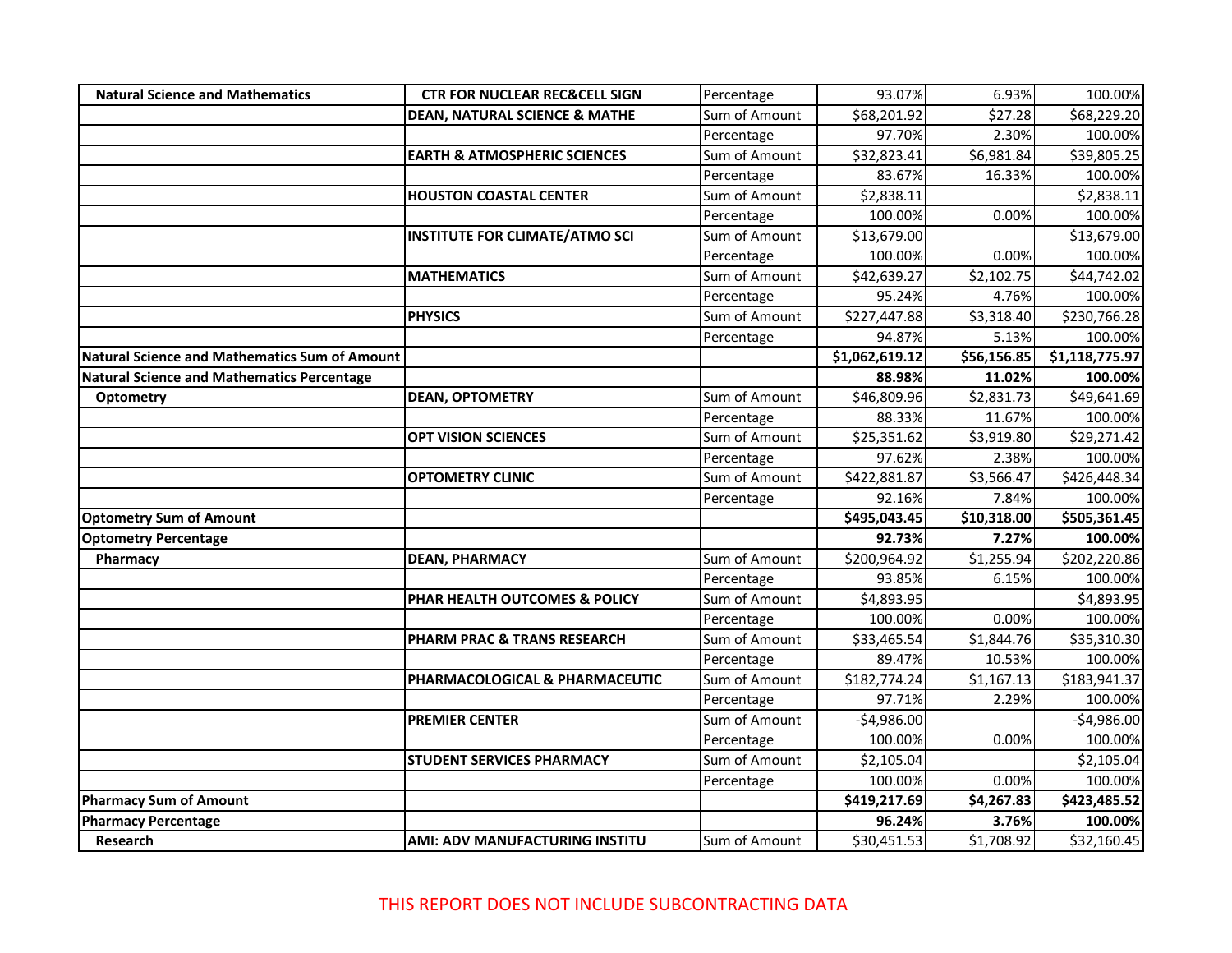| Research                      | AMI: ADV MANUFACTURING INSTITU            | Percentage    | 92.68%       | 7.32%       | 100.00%      |
|-------------------------------|-------------------------------------------|---------------|--------------|-------------|--------------|
|                               | <b>ANIMAL CARE OPERATIONS</b>             | Sum of Amount | \$23,515.88  | \$5,944.11  | \$29,459.99  |
|                               |                                           | Percentage    | 79.37%       | 20.63%      | 100.00%      |
|                               | <b>BUSINESS OPERATIONS</b>                | Sum of Amount | \$1,344.93   | \$2,018.75  | \$3,363.68   |
|                               |                                           | Percentage    | 42.86%       | 57.14%      | 100.00%      |
|                               | CTR FOR ADV COMPUTI & DATA SYS            | Sum of Amount | \$3,748.03   |             | \$3,748.03   |
|                               |                                           | Percentage    | 100.00%      | 0.00%       | 100.00%      |
|                               | <b>DOR COMMUNICATIONS</b>                 | Sum of Amount | \$4,957.03   | \$7,304.00  | \$12,261.03  |
|                               |                                           | Percentage    | 80.00%       | 20.00%      | 100.00%      |
|                               | <b>ENVIRONMENT HEALTH &amp; LIFE SAFE</b> | Sum of Amount | \$21,511.98  |             | \$21,511.98  |
|                               |                                           | Percentage    | 100.00%      | 0.00%       | 100.00%      |
|                               | <b>GRANTS AND CONTRACTS</b>               | Sum of Amount | \$12,699.40  | \$7,098.99  | \$19,798.39  |
|                               |                                           | Percentage    | 44.44%       | 55.56%      | 100.00%      |
|                               | <b>HEALTH RESEARCH INSTITUTE</b>          | Sum of Amount | \$669.24     |             | \$669.24     |
|                               |                                           | Percentage    | 100.00%      | 0.00%       | 100.00%      |
|                               | OFFICE OF INTELL PROPERTY MGMT            | Sum of Amount | \$230,489.65 | \$9,375.00  | \$239,864.65 |
|                               |                                           | Percentage    | 91.67%       | 8.33%       | 100.00%      |
|                               | <b>RESEARCH</b>                           | Sum of Amount | \$1,416.15   |             | \$1,416.15   |
|                               |                                           | Percentage    | 100.00%      | 0.00%       | 100.00%      |
|                               | <b>RESEARCH ADMINISTRATION</b>            | Sum of Amount | \$11,354.43  |             | \$11,354.43  |
|                               |                                           | Percentage    | 100.00%      | 0.00%       | 100.00%      |
|                               | <b>RESEARCH INTEGRITY &amp; OVERSIGHT</b> | Sum of Amount | \$1,472.50   | \$3,526.75  | \$4,999.25   |
|                               |                                           | Percentage    | 80.00%       | 20.00%      | 100.00%      |
|                               | <b>TIMES</b>                              | Sum of Amount | \$19,007.08  | \$109.48    | \$19,116.56  |
|                               |                                           | Percentage    | 98.53%       | 1.47%       | 100.00%      |
|                               | TX CTR SUPERCONDUCTIVITY AT UH            | Sum of Amount | \$48,272.33  | \$382.06    | \$48,654.39  |
|                               |                                           | Percentage    | 98.21%       | 1.79%       | 100.00%      |
|                               | <b>VP FOR RESEARCH CENTRAL OFFICE</b>     | Sum of Amount | \$43,238.91  |             | \$43,238.91  |
|                               |                                           | Percentage    | 100.00%      | 0.00%       | 100.00%      |
| <b>Research Sum of Amount</b> |                                           |               | \$454,149.07 | \$37,468.06 | \$491,617.13 |
| <b>Research Percentage</b>    |                                           |               | 89.46%       | 10.54%      | 100.00%      |
| <b>Student Affairs</b>        | <b>ADMISSIONS</b>                         | Sum of Amount | \$27,071.39  | \$11,700.27 | \$38,771.66  |
|                               |                                           | Percentage    | 21.74%       | 78.26%      | 100.00%      |
|                               | <b>CAMPUS RECREATION</b>                  | Sum of Amount | \$29,413.42  |             | \$29,413.42  |
|                               |                                           | Percentage    | 100.00%      | 0.00%       | 100.00%      |
|                               | <b>CAMPUS SOLUTIONS SVC</b>               | Sum of Amount |              | \$2,000.00  | \$2,000.00   |
|                               |                                           | Percentage    | 0.00%        | 100.00%     | 100.00%      |
|                               | <b>CENTER FOR STUDENT INVOLVEMENT</b>     | Sum of Amount | \$46.16      | \$42.89     | \$89.05      |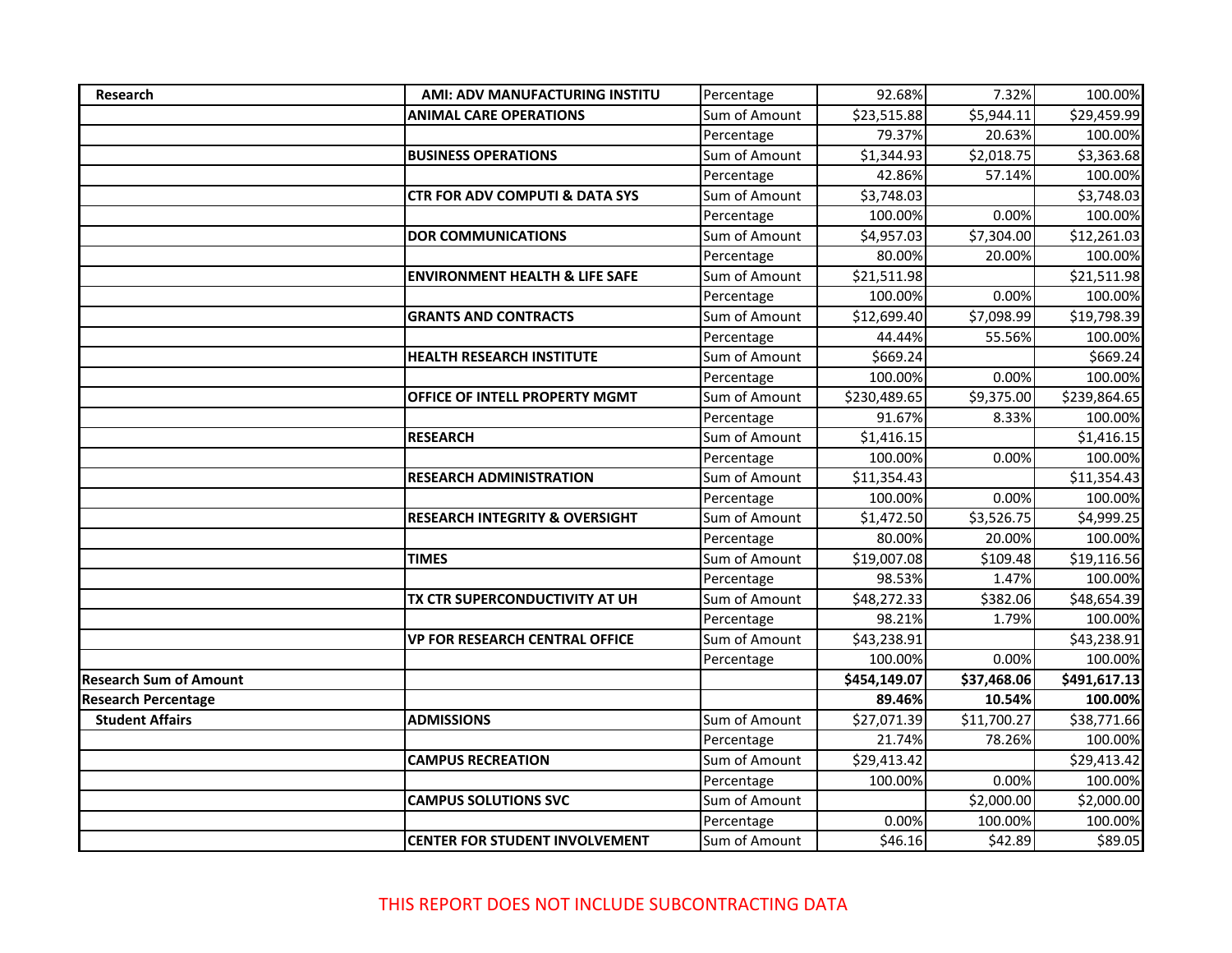| <b>Student Affairs</b> | <b>CENTER FOR STUDENT INVOLVEMENT</b>     | Percentage    | 87.50%       | 12.50%      | 100.00%      |
|------------------------|-------------------------------------------|---------------|--------------|-------------|--------------|
|                        | <b>CENTER FOR STUDENT MEDIA</b>           | Sum of Amount | \$681.77     |             | \$681.77     |
|                        |                                           | Percentage    | 100.00%      | 0.00%       | 100.00%      |
|                        | <b>CENTER FOR STUDENTS W/DISABILI</b>     | Sum of Amount | \$6,777.38   | \$18,052.48 | \$24,829.86  |
|                        |                                           | Percentage    | 57.14%       | 42.86%      | 100.00%      |
|                        | <b>CHILDREN'S LEARNING CENTER</b>         | Sum of Amount | \$10,568.04  | \$913.28    | \$11,481.32  |
|                        |                                           | Percentage    | 80.00%       | 20.00%      | 100.00%      |
|                        | <b>CNTR FOR DIVERSITY &amp; INCLUSION</b> | Sum of Amount | \$206.36     |             | \$206.36     |
|                        |                                           | Percentage    | 100.00%      | 0.00%       | 100.00%      |
|                        | <b>COUGARS IN RECOVERY</b>                | Sum of Amount | \$15.98      |             | \$15.98      |
|                        |                                           | Percentage    | 100.00%      | 0.00%       | 100.00%      |
|                        | <b>COUNSELING AND PSYCH SVCS</b>          | Sum of Amount | \$1,444.48   | \$52.57     | \$1,497.05   |
|                        |                                           | Percentage    | 50.00%       | 50.00%      | 100.00%      |
|                        | <b>CTR FRATERNITY &amp; SORORITY LIFE</b> | Sum of Amount | \$202.90     | \$41.30     | \$244.20     |
|                        |                                           | Percentage    | 75.00%       | 25.00%      | 100.00%      |
|                        | <b>DEAN OF STUDENTS</b>                   | Sum of Amount | \$62.35      | \$2,626.79  | \$2,689.14   |
|                        |                                           | Percentage    | 30.00%       | 70.00%      | 100.00%      |
|                        | <b>INTEGRATED ENROLLMENT SERVICES</b>     | Sum of Amount | \$179,566.89 | \$15,370.00 | \$194,936.89 |
|                        |                                           | Percentage    | 77.78%       | 22.22%      | 100.00%      |
|                        | <b>INTL STUDENT &amp; SCHOLAR SERVIC</b>  | Sum of Amount | \$52.29      |             | \$52.29      |
|                        |                                           | Percentage    | 100.00%      | 0.00%       | 100.00%      |
|                        | <b>LGBTQ RESOURCE CENTER</b>              | Sum of Amount | \$345.00     | \$41.76     | \$386.76     |
|                        |                                           | Percentage    | 50.00%       | 50.00%      | 100.00%      |
|                        | <b>OFC OF THE UNIVERSIT REGISTRAR</b>     | Sum of Amount | \$946.07     |             | \$946.07     |
|                        |                                           | Percentage    | 100.00%      | 0.00%       | 100.00%      |
|                        | <b>RELIGION CENTER</b>                    | Sum of Amount | \$754.01     |             | \$754.01     |
|                        |                                           | Percentage    | 100.00%      | 0.00%       | 100.00%      |
|                        | <b>SCHOLARSIPS &amp; FINANCIAL AID</b>    | Sum of Amount | \$18,137.14  |             | \$18,137.14  |
|                        |                                           | Percentage    | 100.00%      | 0.00%       | 100.00%      |
|                        | <b>STU HOUSING - RESIDE LIFE</b>          | Sum of Amount | \$15,287.38  | \$998.22    | \$16,285.60  |
|                        |                                           | Percentage    | 78.95%       | 21.05%      | 100.00%      |
|                        | <b>STUDENT AFFAIRS</b>                    | Sum of Amount | \$1,219.00   | \$1,007.79  | \$2,226.79   |
|                        |                                           | Percentage    | 30.00%       | 70.00%      | 100.00%      |
|                        | <b>STUDENT AFFAIRS BUSINESS SRVC</b>      | Sum of Amount | \$475.06     |             | \$475.06     |
|                        |                                           | Percentage    | 100.00%      | 0.00%       | 100.00%      |
|                        | <b>STUDENT AFFAIRS IT SERVICES</b>        | Sum of Amount | \$233.25     | \$28,206.33 | \$28,439.58  |
|                        |                                           | Percentage    | 16.67%       | 83.33%      | 100.00%      |
|                        | <b>STUDENT CENTER</b>                     | Sum of Amount | \$11,971.80  | \$1,283.35  | \$13,255.15  |

THIS REPORT DOES NOT INCLUDE SUBCONTRACTING DATA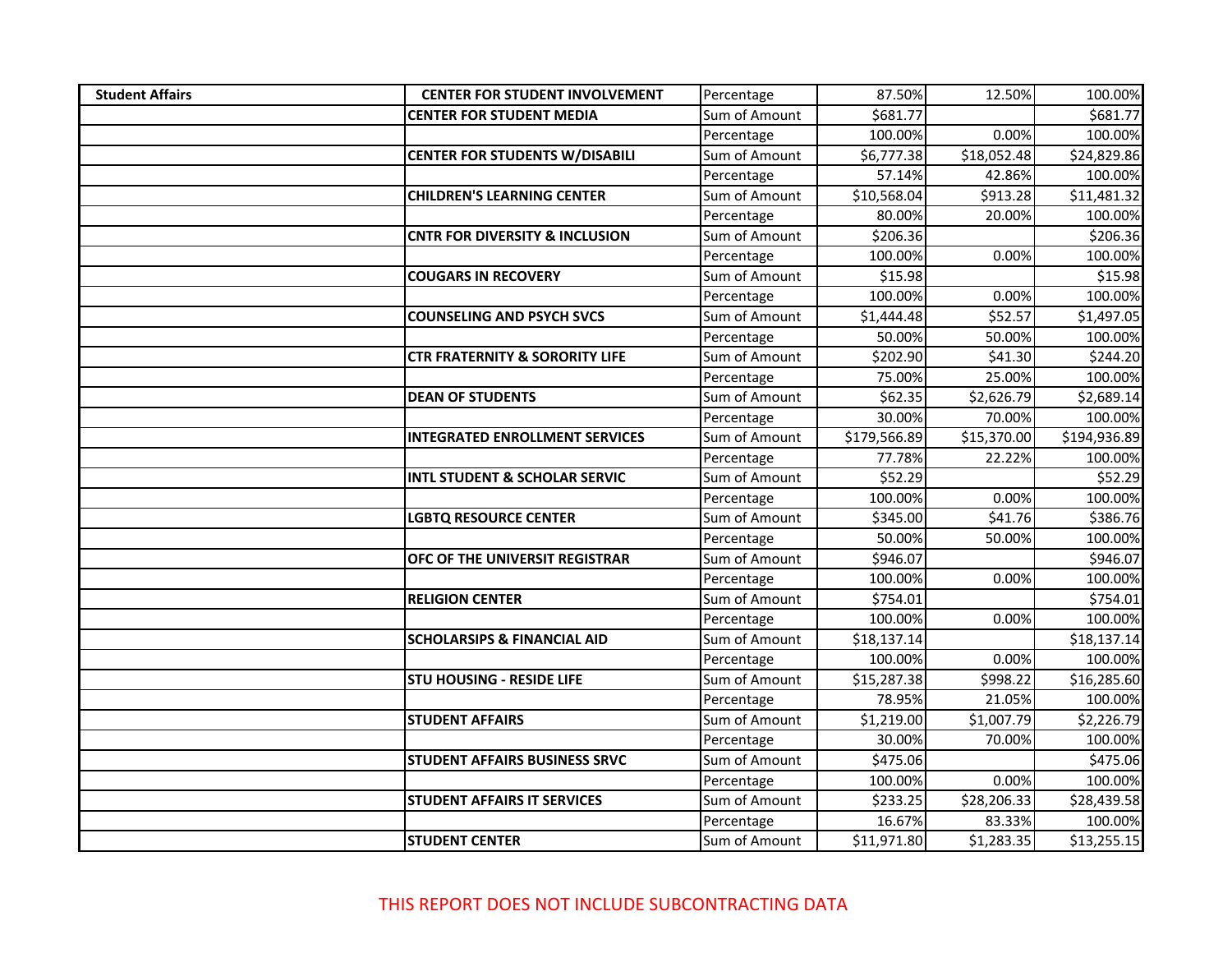| <b>Student Affairs</b>                         | <b>STUDENT CENTER</b>                     | Percentage    | 81.40%               | 18.60%       | 100.00%      |
|------------------------------------------------|-------------------------------------------|---------------|----------------------|--------------|--------------|
|                                                | <b>STUDENT HEALTH CENTER</b>              | Sum of Amount | \$27,724.89          | \$24,912.00  | \$52,636.89  |
|                                                |                                           | Percentage    | 72.73%               | 27.27%       | 100.00%      |
|                                                | <b>UNIVERSITY CAREER SERVICES</b>         | Sum of Amount | \$16,379.06          | \$101.32     | \$16,480.38  |
|                                                |                                           | Percentage    | 83.33%               | 16.67%       | 100.00%      |
|                                                | <b>URBAN EXPERIENCE</b>                   | Sum of Amount | \$106.73             |              | \$106.73     |
|                                                |                                           | Percentage    | 100.00%              | 0.00%        | 100.00%      |
|                                                | <b>VETERAN SERVICES</b>                   | Sum of Amount | \$10.49              |              | \$10.49      |
|                                                |                                           | Percentage    | 100.00%              | 0.00%        | 100.00%      |
|                                                | <b>WELLNESS CENTER</b>                    | Sum of Amount | \$5,816.51           | \$114.61     | \$5,931.12   |
|                                                |                                           | Percentage    | 80.00%               | 20.00%       | 100.00%      |
|                                                | <b>WOMEN &amp; GENDER RESOURCE CENTER</b> | Sum of Amount | $\overline{$}292.37$ |              | \$292.37     |
|                                                |                                           | Percentage    | 100.00%              | 0.00%        | 100.00%      |
| <b>Student Affairs Sum of Amount</b>           |                                           |               | \$355,808.17         | \$107,464.96 | \$463,273.13 |
| <b>Student Affairs Percentage</b>              |                                           |               | 72.98%               | 27.02%       | 100.00%      |
| <b>Technology</b>                              | <b>CENTER FOR LIFE SCIENCES TECH</b>      | Sum of Amount | \$18,555.00          |              | \$18,555.00  |
|                                                |                                           | Percentage    | 100.00%              | 0.00%        | 100.00%      |
|                                                | <b>CONSTRUCTION MANAGEMENT</b>            | Sum of Amount | \$12,223.93          |              | \$12,223.93  |
|                                                |                                           | Percentage    | 100.00%              | 0.00%        | 100.00%      |
|                                                | CTR FOR INFO SCRTY, RES & EDU             | Sum of Amount | \$358.18             |              | \$358.18     |
|                                                |                                           | Percentage    | 100.00%              | 0.00%        | 100.00%      |
|                                                | <b>DEAN, TECHNOLOGY</b>                   | Sum of Amount | \$74,056.33          | \$1,423.68   | \$75,480.01  |
|                                                |                                           | Percentage    | 75.68%               | 24.32%       | 100.00%      |
|                                                | <b>ENGINEERING TECHNOLOGY</b>             | Sum of Amount | \$93,239.21          | \$16,369.85  | \$109,609.06 |
|                                                |                                           | Percentage    | 95.00%               | 5.00%        | 100.00%      |
|                                                | HUMAN DEVELOP AND CONSUMER SCI            | Sum of Amount | \$7,748.30           | \$2,844.07   | \$10,592.37  |
|                                                |                                           | Percentage    | 56.52%               | 43.48%       | 100.00%      |
|                                                | I LT                                      | Sum of Amount | \$416.88             | \$165.00     | \$581.88     |
|                                                |                                           | Percentage    | 88.89%               | 11.11%       | 100.00%      |
| <b>Technology Sum of Amount</b>                |                                           |               | \$206,597.83         | \$20,802.60  | \$227,400.43 |
| <b>Technology Percentage</b>                   |                                           |               | 83.51%               | 16.49%       | 100.00%      |
| Univ Marketing, Comm & Media Rel               | (INACTIVE) MULTIMEDI MARKETING            | Sum of Amount | \$11,250.00          | \$6,800.00   | \$18,050.00  |
|                                                |                                           | Percentage    | 66.67%               | 33.33%       | 100.00%      |
|                                                | <b>MARKETING</b>                          | Sum of Amount | \$18,773.84          |              | \$18,773.84  |
|                                                |                                           | Percentage    | 100.00%              | 0.00%        | 100.00%      |
|                                                | VC/VP UNIV MKTG, COM & MED REL            | Sum of Amount | \$9,272.94           |              | \$9,272.94   |
|                                                |                                           | Percentage    | 100.00%              | 0.00%        | 100.00%      |
| Univ Marketing, Comm & Media Rel Sum of Amount |                                           |               | \$39,296.78          | \$6,800.00   | \$46,096.78  |